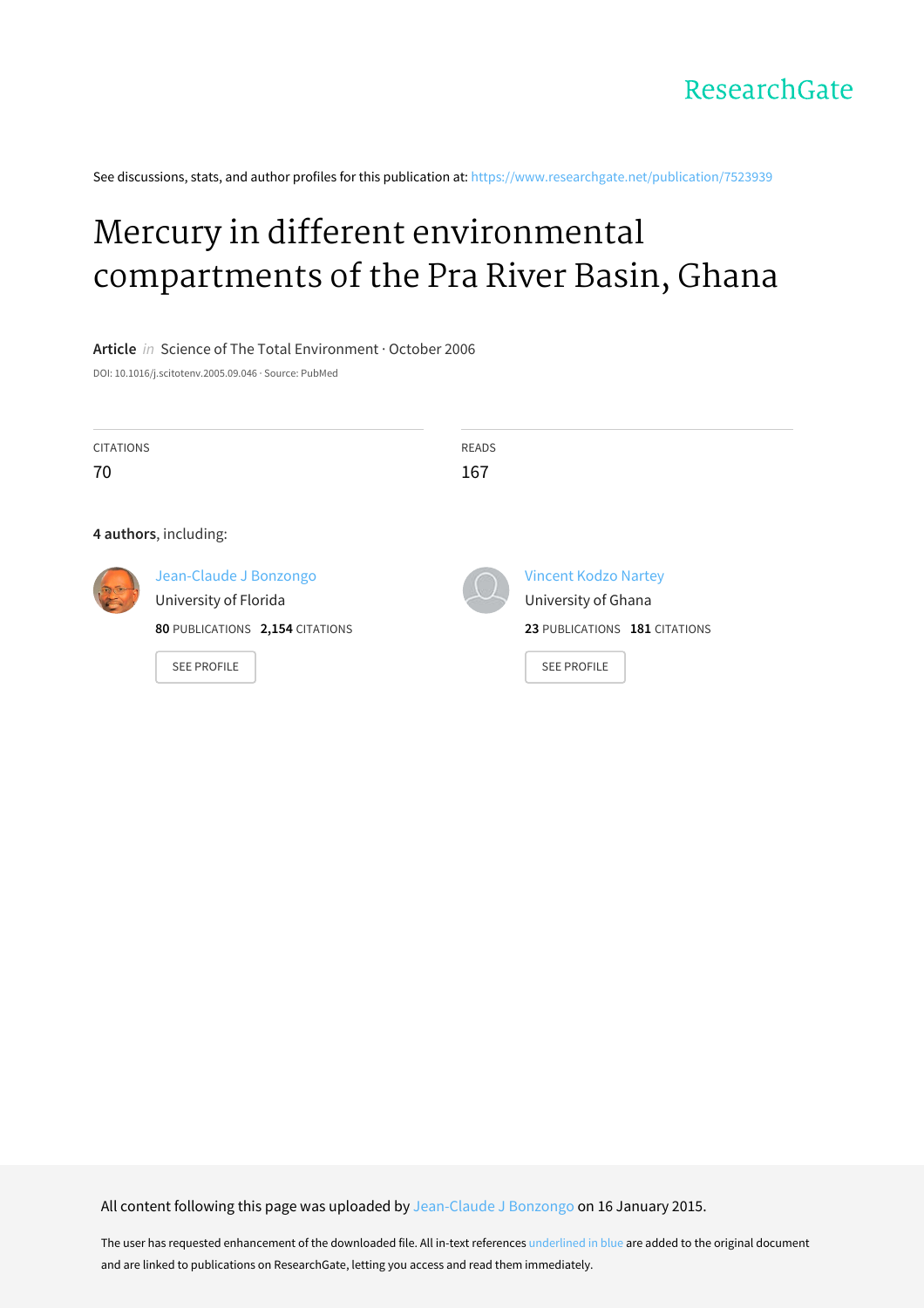

Available online at www.sciencedirect.com



Science of the Total Environment 368 (2006) 164-176

**Science of the Total Environment** An International Journal for Scientific Research<br>Into the Environment and its Relationship with Humankine

www.elsevier.com/locate/scitotenv

# Mercury in different environmental compartments of the Pra River Basin, Ghana

A.K. Donkor<sup>a</sup>, J.C. Bonzongo<sup>a,\*</sup>, V.K. Nartey<sup>b</sup>, D.K. Adotey<sup>b</sup>

<sup>a</sup> Department of Environmental Engineering Sciences, P.O. Box 116450, University of Florida, Gainesville, FL 32611-6450, USA b Department of Chemistry, University of Ghana, Legon-Accra, Ghana, Africa

Received 2 November 2004; received in revised form 2 June 2005; accepted 12 September 2005 Available online 20 October 2005

#### Abstract

Artisanal gold mining (AGM) with metallic mercury has a long history in Ghana. It is believed to be over 2000 years old. Today, AGM has escalated in a new dimension consuming about half of the country where gold lode deposits exist along riverbanks or rivers are alluvial-gold rich. The Pra River in southwestern Ghana is a site of on going application of metallic mercury in prospecting gold, and this paper examines mercury (Hg) contamination in the different environmental compartments in its watershed. Samples of water, sediment, soil and biota (i.e., human hair and fish) were collected from locations along the course of the river during the rainy and dry seasons of 2002 and 2003, respectively. Besides the obvious Hg point sources along the Pra and its tributaries, the obtained results show that Hg levels and speciation in the studied aquatic system are controlled by precipitation, which drives the hydrology and differences in flow regimes versus seasons. The seasonal difference in Hg speciation suggests that methyl mercury (MeHg) found in the aqueous phase and riverine sediments is likely of terrestrial origin where its production is favored during the rainy season by high soil water and organic matter content. The use of the enrichment factor (EF) for the assessment of sediment quality indicated moderate to severe contamination of surface sediments in the rainy season, while in the dry season, the EF index indicates nearly no pollution of surface sediments. Accordingly, most of the Hg introduced into this river system is likely transported to depositional downstream terminal basins (e.g. the river delta and the Gulf of Guinea). With regard to biota, Hg measured in hair in the dry period was higher than data obtained on samples collected during the wet period. This could be explained at least in part by the shift in diet as a result of abundance of fish in the local markets and the concurrent increase and more active fishing during the dry season. Mercury data obtained on a very limited number of fish samples collected during the dry period only are also presented.

 $© 2005 Elsevier B.V. All rights reserved.$ 

Keywords: Ghana; Gold mining; Mercury pollution; Pra River system

# 1. Introduction

The mining of gold by mercury (Hg) amalgamation technology has been known since ancient times. The inexpensive nature of this amalgamation technique

\* Corresponding author. E-mail address: [bonzongo@ufl.edu](mailto:bonzongo@ufl.edu) (J.C. Bonzongo).

0048-9697/\$ - see front matter © 2005 Elsevier B.V. All rights reserved. doi:[10.1016/j.scitotenv.2005.09.046](http://dx.doi.org/10.1016/j.scitotenv.2005.09.046)

yoked with the easier to use and quite efficient gold recovery makes it to be the method of choice for current small-scale gold mining nations in the developing world. And the socio-economic merits of gold production by this methodology is obvious today; nevertheless, artisanal gold mining (AGM) with Hg faces strong opposition by the international community. This is primarily due to the toxicity of alkyl-Hg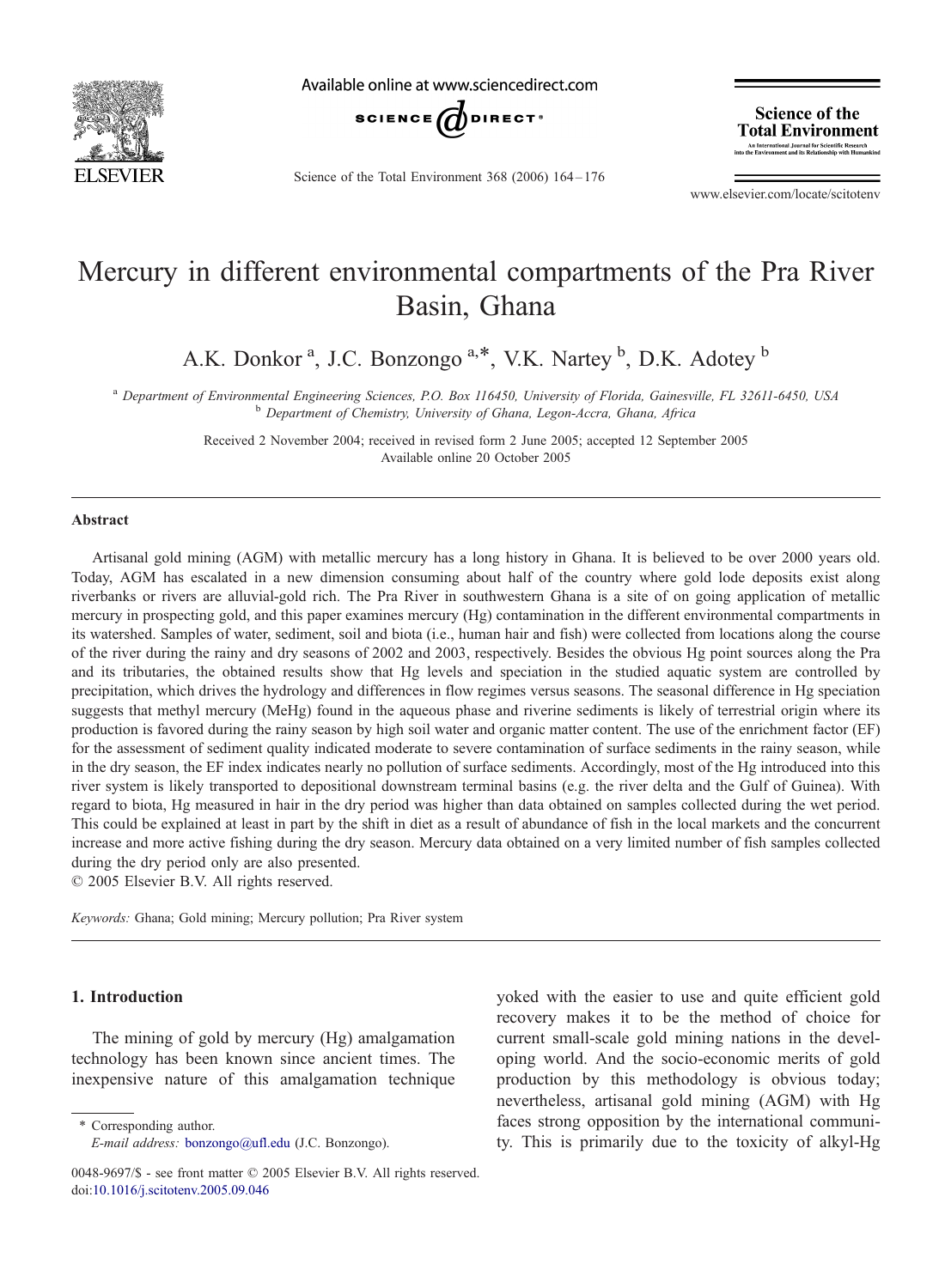compounds, namely MeHg, which bio-accumulates and results in deleterious effects on biota and ecosystem functions. Past Hg incidents are the Hg disaster in Minamata, Japan in the 1950s ([Klein and Goldberg,](#page-12-0) 1970; D'Itri and [D'Itri, 1977\)](https://www.researchgate.net/publication/236419740_Mercury_contamination_a_human_tragedy?el=1_x_8&enrichId=rgreq-d2a5cd0d3451b477a4744498d9189409-XXX&enrichSource=Y292ZXJQYWdlOzc1MjM5Mzk7QVM6MTg2MzQ1NDIzMTIyNDMzQDE0MjE0Mzk2MTkxMzM=) and Hg food poisoning reported in Iraq, Pakistan, Ghana and Guatemala ([Bakir et al., 1973;](https://www.researchgate.net/publication/18449547_Methylmercury_Poisoning_in_Iraq?el=1_x_8&enrichId=rgreq-d2a5cd0d3451b477a4744498d9189409-XXX&enrichSource=Y292ZXJQYWdlOzc1MjM5Mzk7QVM6MTg2MzQ1NDIzMTIyNDMzQDE0MjE0Mzk2MTkxMzM=) [Derban, 1974;](https://www.researchgate.net/publication/18580544_Outbreak_of_food_poisoning_due_to_alkyl_mercury_fungicide_On_southern_Ghana_state_farm?el=1_x_8&enrichId=rgreq-d2a5cd0d3451b477a4744498d9189409-XXX&enrichSource=Y292ZXJQYWdlOzc1MjM5Mzk7QVM6MTg2MzQ1NDIzMTIyNDMzQDE0MjE0Mzk2MTkxMzM=) [Ehrlich, 2002\),](#page-11-0) which resulted in numerous deaths. Following these fatal incidents, developed countries outlawed and moved on to phase out the use of Hg in both mining and several non-mining industrial activities. However since the advent of the new gold rush in the 1980s, thanks to socio-economic predicaments common to most developing nations, the use of Hg to mine gold has rebound and heightened in spite of the inception of cyanidation technology. This is the situation in Ghana presently; AGM with Hg has escalated in a new dimension consuming about half of the country where riverine sediments and riverbank materials are rich in gold.

In Ghana, gold mining by Hg amalgamation was given a booster in 1989 following its legalization by the government ([Addy, 1998; Bonzongo et al., 2004;](#page-11-0) Donkor et al., in press). This type of mining is believed to be over 2000 years old; with Ghana earning the name "Gold Coast" when the Europeans arrived witnessing the land's vast wealth of gold and the indigenous gold industry being manned by Ghanaians in their own simple way ([Kesse, 1985\).](#page-12-0) Currently, the bulk of the gold production in Ghana comes from goldfields in the southwestern part of Ghana, which is drained by three main rivers comprising of the Tano, the Ankobra, and the Pra. Inevitably, Hg from process wastes is released to rivers and accumulated in mine tailings along riverbanks. Unfortunately, in Ghana, high annual precipitation and the resulting active fluvial processes are likely to exacerbate the widespread contamination of aquatic systems by Hg. Accordingly, one would expect Hg to be transported from mining sites from river upstream reaches to downstream depositional areas including the river delta and the Gulf of Guinea, which are economically important fishing areas.

In this paper we report on Hg levels, speciation, and distribution along longitudinal transect in the Pra River system. Hg was determined on water, sediment, soil, and biota samples collected during both the wet or rainy and dry seasons. Our findings suggest that for a river system impacted by gold mining by Hg amalgamation for several centuries, Hg levels in different environmental compartment are rather low, although there is a clear evidence of Hg contamination.

#### 2. Materials and methods

#### 2.1. Study area

Ghana is located in the western portion of the African continent, which lies along the Gulf of Guinea. Ghana is bounded in the east by the Republic of Togo, on the west, is Ivory Coast and on the north, is Republic of Burkina Faso. The climate is tropical and humid with temperatures varying between 24 to 28  $^{\circ}$ C in the south. The study area is the southwestern part of Ghana where most of the gold mines are located, representing an area of 40,000 km<sup>2</sup> . In this region, the geology is dominated by the Birimian and Tarkwaian formations ([Kesse, 1985](#page-12-0); Dumett, 1998). Most of the rocks in this part of Ghana have been formed through re-deposition as placer gold deposits (also known as "alluvial gold"), due to a series of erosional events. These are found in many of the rivers draining the Birimian rocks or the gold belt particularly the three major rivers: Pra and its tributaries, Ankobra, and Tano ([Kesse, 1985; Dzigbodi-Adjimah and](#page-12-0) Bansah, 1995; [Oberthur et al., 1997](https://www.researchgate.net/publication/225624693_Mineralogical_siting_and_distribution_of_gold_in_quartz_veins_and_sulfide_ores_of_the_Ashanti_mine_and_other_deposits_in_the_Ashanti_belt_of_Ghana_Genetic_implications?el=1_x_8&enrichId=rgreq-d2a5cd0d3451b477a4744498d9189409-XXX&enrichSource=Y292ZXJQYWdlOzc1MjM5Mzk7QVM6MTg2MzQ1NDIzMTIyNDMzQDE0MjE0Mzk2MTkxMzM=)). Accordingly, small-scale gold mining is restricted to these areas. Gold output from this region, according to [Addy](#page-11-0) (1998) accounts for 81% of Ghana's production and AGM contributes only 10% of the annual tonnage of gold in Ghana with the rest coming from commercial ventures ([Adimado and Baah, 2002\)](#page-11-0).

Our investigations were conducted along the Pra River, which takes its source from Kwahu Plateau before joining by the main tributaries rivers Offin and Birim to enter the Gulf of Guinea ([Fig. 1\)](#page-3-0). Nearly the entire Pra Basin is spotted with active AGM sites.

## 2.2. Sampling

During the rainy season of 2002 and the dry season of 2003 in Ghana, water, sediments, soils, and human hair were collected along longitudinal transects in the Pra River and its watershed. Samples were collected from a total of 21 sites including locations near past and current AGM sites and locations far up or downstream of current and active mining centers. The 21 sampling sites were selected on the Offin, the Upper Pra, and the Lower Pra (see [Fig. 1\)](#page-3-0). From these sites, surface water samples were collected from headwaters upstream of known present and historic mining sites to near the river delta. Sampling sites also included points of connection between streams and canals connecting mining sites/ponds to the Pra. Water samples were collected directly into acid pre-cleaned Teflon<sup>®</sup> bottles, using the "ultra-clean free-metal sampling" protocol as described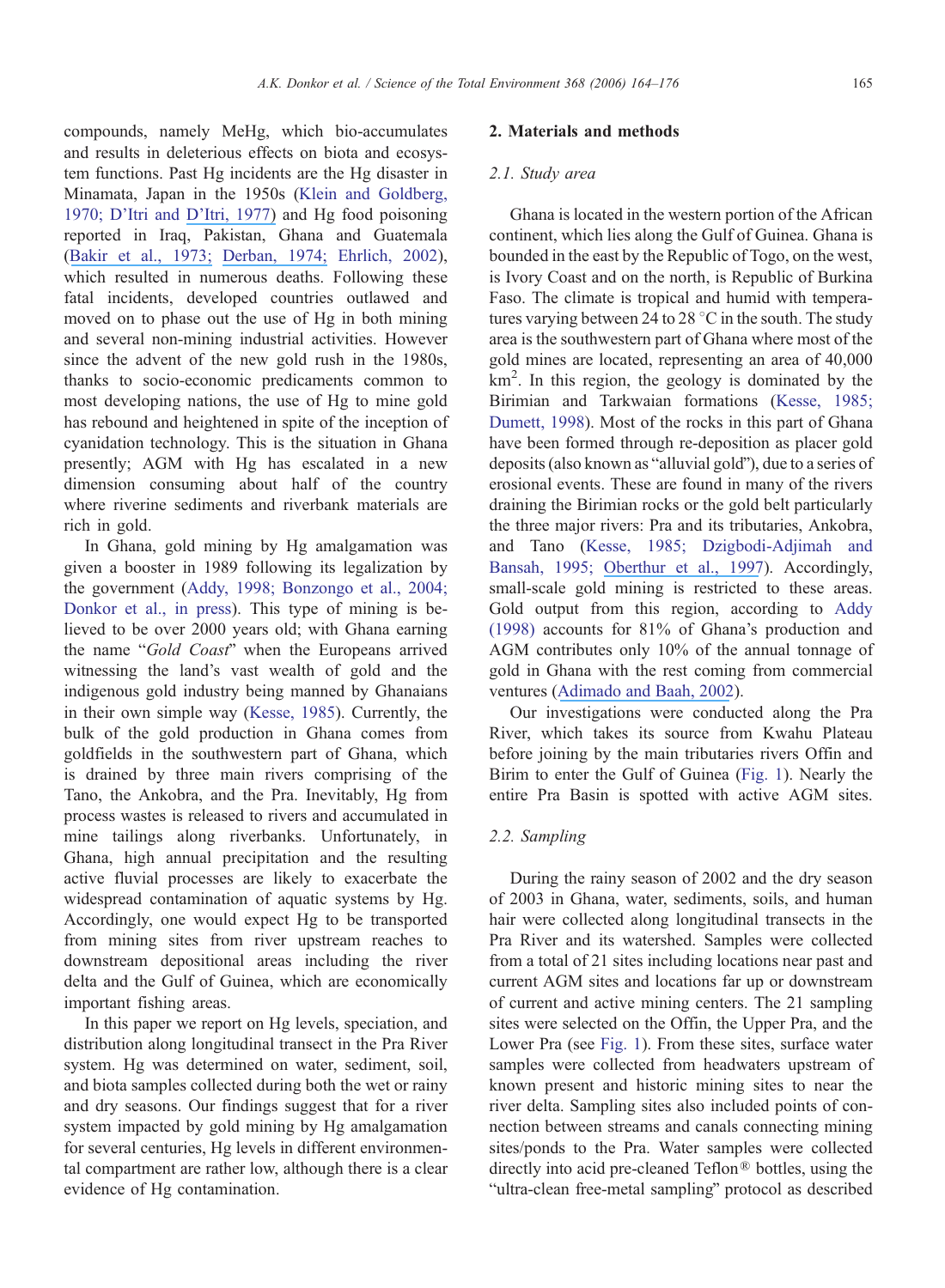<span id="page-3-0"></span>

Fig. 1. Map of the gold mining impacted Southwestern Ghana showing sampling locations on the Pra River and its tributaries — site #1 is the farthest downstream with the numbering increasing upward. Sites 1, 2, 3, 4, 6, 16 and 20 have no known direct Hg input sources while sites 5, 7, 8, 9, 10, 11, 12, 13, 14, 15, 17, 18, 19 and 21 are directly impacted by either current or past artisanal mining activities.

in our previous publications on Hg pollution in Ghana ([Bonzongo et al., 200](https://www.researchgate.net/publication/253120479_Environmental_impacts_of_mercury_related_to_artisanal_gold_mining_in_Ghana?el=1_x_8&enrichId=rgreq-d2a5cd0d3451b477a4744498d9189409-XXX&enrichSource=Y292ZXJQYWdlOzc1MjM5Mzk7QVM6MTg2MzQ1NDIzMTIyNDMzQDE0MjE0Mzk2MTkxMzM=)[3, 2004\).](#page-12-0) Additional water samples were also collected in pre-cleaned polyethylene bottles for the determination of dissolved organic carbon (DOC). In addition, surface sediment samples (0 to  $\sim$ 10 cm) were taken from sites of water collection into acid pre-cleaned polyethylene containers by manual scooping employing Teflon spoon. Soil samples were also taken from some mining and amalgamation sites, amalgam roasting points, and from sites away from mining centers along the river.

Two types of biological samples were collected. First, hair samples were cut close to the rear of the scalp of each individual who volunteered at some sites (T[ables 6 and 7\).](#page-10-0) Samples were obtained from 53 people including 2 females during the rainy season, and only 7 in the dry period from one site. The majority of the samples were from the miners whereas the remaining live in riverine villages, having little or no direct contact with gold mining activities. It was extremely difficult to obtain hair samples because of superstition especially in the dry season. Details of age, occupation, and location of residence were also compiled during sampling resulting in easier assessment of occupational and residential exposure. Additional information concerning dietary habits of the volunteers was also collected employing an interview-administered questionnaire. The questions covered fish consumption, stressing on the most frequently consumed fish during high and low flow regimes in the course of the year. Secondly, dry fish samples were purchased directly from local fishermen during the dry season. The choice for dry fish sample was driven by two main reasons. First, in the region under study, fish is commonly consumed after being smoked using woodfire. This process allows the villagers to store large amount of fish provisions, to be consumed mostly during the long rainy season. Second, it was much easier to transport to the USA. The selected species were the most important in the local population's diet. Obtained fish samples were weighed, and identified (e.g., scientific name) in the biology Department at the University of Ghana. All collected samples were shipped by express courier to our laboratory at the University of Florida, Gainesville where all analyses were conducted.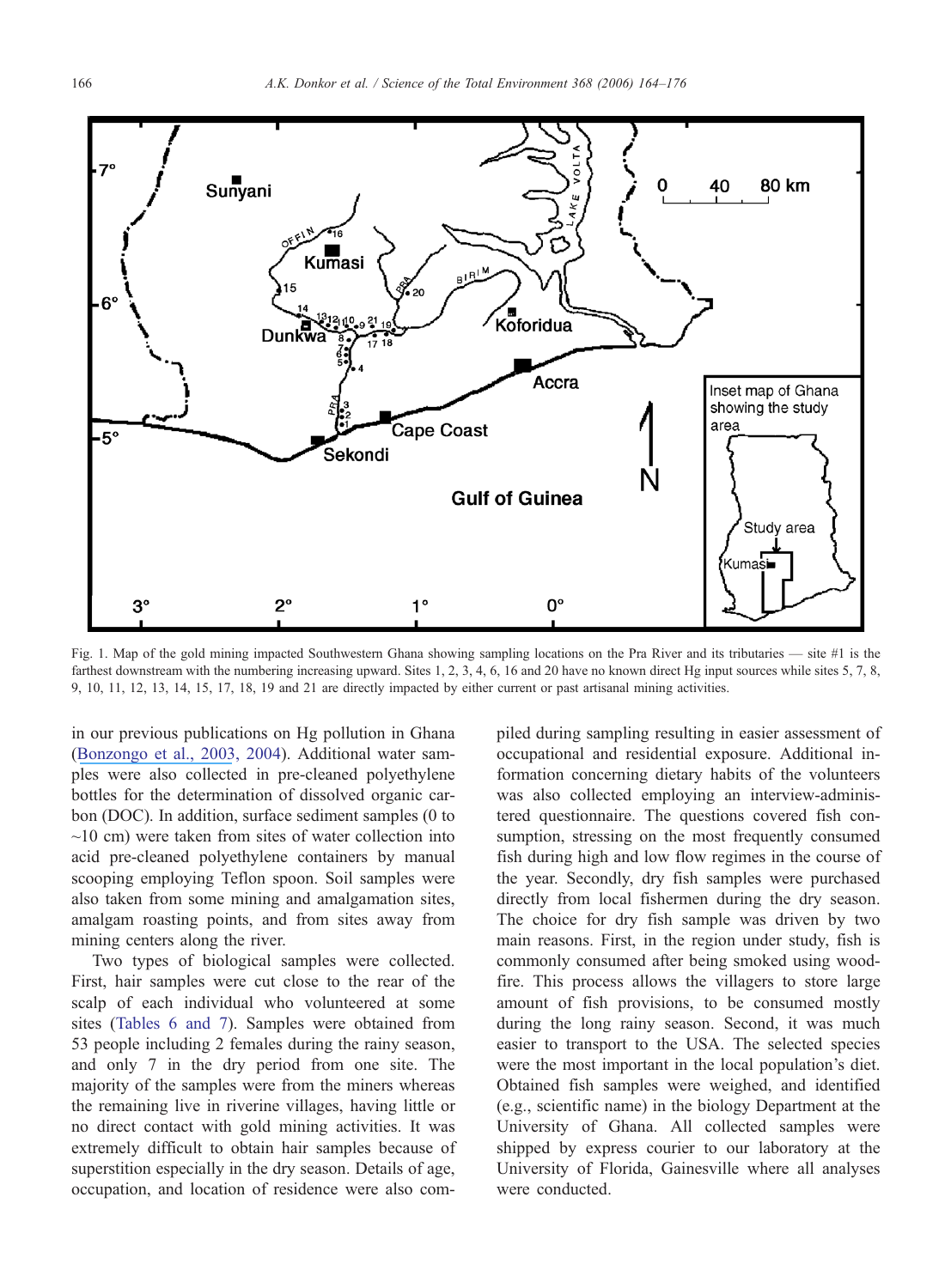<span id="page-4-0"></span>Concentrations of total-Hg (THg), methyl-Hg (MeHg), and dissolved organic carbon (DOC) in water samples collected during both the rainy and dry periods

| Pra River<br>system |                          | Total-Hg    |                 | Methyl-Hg   |             | <b>DOC</b>      |             |
|---------------------|--------------------------|-------------|-----------------|-------------|-------------|-----------------|-------------|
| River               |                          | Sites Rainy | Dry             | Rainy       | Dry         | Rainy           | Dry         |
| sections            | #                        | $ng L^{-1}$ | ng $\rm L^{-1}$ | ng $L^{-1}$ | $ng L^{-1}$ | mg $\rm L^{-1}$ | $mg L^{-1}$ |
| Lower Pra           | $\mathbf{1}$             | 295.7       | 171.3           | 2.59        | < 0.028     | 10.48           | 3.26        |
|                     | $\overline{c}$           | 233.6       | 99.0            | 19.64       | 0.80        | 13.39           | 6.39        |
|                     | $\overline{3}$           | 52.0        | 71.7            | 2.29        | < 0.028     | 21.62           | 6.87        |
|                     | $\overline{4}$           | 29.1        | 104.4           | 1.15        | < 0.028     | 11.65           | 6.70        |
|                     | 5                        | 403.0       | 100.4           | 0.69        | 0.40        | 5.18            | 6.79        |
|                     | 6                        | 28.7        | 92.8            | 0.95        | 0.40        | 13.67           | 6.50        |
|                     | 7                        | 34.4        | nd              | 1.86        | nd          | 11.45           | nd          |
|                     | 8                        | 36.1        | 57.2            | 2.65        | 0.60        | 11.07           | 6.67        |
| Offin               | 9                        | 420.3       | 169.1           | 1.57        | < 0.028     | 12.58           | 7.84        |
|                     | 10                       | 91.8        | 225.6           | 1.59        | 0.68        | 16.79           | 7.23        |
|                     | 11                       | 348.6       | 373.3           | 1.20        | < 0.028     | 14.46           | 7.65        |
|                     | 12                       | 230.1       | 308.5           | 3.08        | 0.71        | 5.71            | 6.65        |
|                     | 13                       | 84.6        | 249.6           | 1.97        | 0.82        | 13.82           | 7.50        |
|                     | 14                       | 41.6        | 182.4           | 1.79        | 0.49        | 7.12            | 7.64        |
|                     | 15                       | 220.5       | 462.1           | 1.87        | 0.51        | 10.88           | 3.14        |
|                     | 16                       | 148.9       | 79.8            | 1.23        | 0.47        | 15.31           | 6.74        |
| Upper               | 17                       | 41.5        | 188.0           | 0.88        | < 0.028     | 10.08           | 6.78        |
| Pra/Birim           | 18                       | 69.3        | 52.7            | < 0.028     | 0.59        | 9.37            | 6.91        |
|                     | 19                       | 136         | 45.8            | 0.93        | 0.45        | 4.46            | 11.61       |
|                     | 20                       | 293.5       | 118.2           | 0.99        | 0.78        | 10.11           | 6.74        |
|                     | 21                       | 210.7       | 84.7            | 1.03        | 0.70        | 8.33            | 6.17        |
| Average             |                          | 164.28      | 161.83          | 2.378       | 0.420       | 11.31           | 6.79        |
| Median              |                          | 136.00      | 111.30          | 1.570       | 0.480       | 11.07           | 6.76        |
| Maximum             | $\overline{\phantom{a}}$ | 420.30      | 462.10          | 19.640      | 0.820       | 21.62           | 11.61       |
| Minimum             |                          | 28.70       | 45.80           | 0.000       | 0.000       | 4.46            | 3.14        |

nd = not determined and detection limit =  $0.028$  ng L<sup>-1</sup>.

#### 2.3. Sample analysis

Before analysis, sediment and soil samples were sieved and the  $\leq 63$  µm fraction was used for digestion with a HCl/ $HNO<sub>3</sub>/HF$  acid mixture ([Hossner, 1996;](#page-12-0) Bertsch and Bloom, 1996; [Donkor et al.](https://www.researchgate.net/publication/232820133_Heavy_Metals_in_Sediments_of_the_Gold_Mining_Impacted_Pra_River_Basin_Ghana_West_Africa?el=1_x_8&enrichId=rgreq-d2a5cd0d3451b477a4744498d9189409-XXX&enrichSource=Y292ZXJQYWdlOzc1MjM5Mzk7QVM6MTg2MzQ1NDIzMTIyNDMzQDE0MjE0Mzk2MTkxMzM=), in press). Following dilution with DI water, aliquots of the digestate were analyzed for total aluminum using ICP-AES, and total Hg by CV-AFS. Total and methyl Hg in water, sediment, soil, and fish samples were determined following analytical procedures already described in our previous publications (e.g., [W](https://www.researchgate.net/publication/10725610_Microbial_Mercury_Transformation_in_Anoxic_Freshwater_Sediments_under_Iron-Reducing_and_Other_Electron-Accepting_Conditions?el=1_x_8&enrichId=rgreq-d2a5cd0d3451b477a4744498d9189409-XXX&enrichSource=Y292ZXJQYWdlOzc1MjM5Mzk7QVM6MTg2MzQ1NDIzMTIyNDMzQDE0MjE0Mzk2MTkxMzM=)[arner et al., 2003; Bon](#page-13-0)[zongo and Lyons, 2004;](https://www.researchgate.net/publication/8328078_Impact_of_Land_Use_and_Physicochemical_Settings_on_Aqueous_Methylmercury_Levels_in_the_Mobile-Alabama_River_System?el=1_x_8&enrichId=rgreq-d2a5cd0d3451b477a4744498d9189409-XXX&enrichSource=Y292ZXJQYWdlOzc1MjM5Mzk7QVM6MTg2MzQ1NDIzMTIyNDMzQDE0MjE0Mzk2MTkxMzM=) Bonzongo et al., 2004). In addition to reagent blanks and standards, QA/QC criteria were met by the use of certified reference materials (IAEA-405 and DORM-2 for sediment/soil and fish tissues, respectively). The percent recoveries on IAEA-405 averaged  $98\% \pm 7\%$  for total-Hg  $(n=7)$ and  $91\% \pm 4\%$  for methyl Hg (n=8). For DORM-2 with certified values of  $4.64 \pm 0.26$  mg/kg for THg and  $4.47 \pm 0.32$  mg MeHg as Hg/kg, recovered averaged values were  $4.55 \pm 0.16$  mg/kg  $(n=6)$  and  $4.38 \pm 0.09$  mg/kg (n=6), respectively.

Hair samples were first washed thoroughly with DIwater and air-dried in a class 100 HEPA hood. For THg determinations, about 50 mg were then digested overnight at 80–90 °C using  $HNO<sub>3</sub>$  ([A](#page-11-0)[kagi et al., 199](https://www.researchgate.net/publication/222494247_Methylmercury_pollution_in_the_Amazon_Brazil?el=1_x_8&enrichId=rgreq-d2a5cd0d3451b477a4744498d9189409-XXX&enrichSource=Y292ZXJQYWdlOzc1MjM5Mzk7QVM6MTg2MzQ1NDIzMTIyNDMzQDE0MjE0Mzk2MTkxMzM=)[5\)](#page-11-0). For MeHg, about 100 mg of hair was added to 2 ml of 5M HNO<sub>3</sub> in a Teflon-bomb and heated at 100  $\degree$ C for 200 min ([D](#page-12-0)[iez and Bayona, 2002;](https://www.researchgate.net/publication/11199604_Determination_of_methylmercury_in_human_hair_by_ethylation_followed_by_headspace_solid-phase_microextraction-gas_chromatography-cold-vapour_atomic_fluorescence_spectrometry?el=1_x_8&enrichId=rgreq-d2a5cd0d3451b477a4744498d9189409-XXX&enrichSource=Y292ZXJQYWdlOzc1MjM5Mzk7QVM6MTg2MzQ1NDIzMTIyNDMzQDE0MjE0Mzk2MTkxMzM=)[Monturi et al.,](https://www.researchgate.net/publication/8893547_Improvements_in_the_methylmercury_extraction_from_human_hair_by_headspace_solid-phase_microextraction_followed_by_gas-chromatography_cold-vapour_atomic_fluorescence_spectrometry?el=1_x_8&enrichId=rgreq-d2a5cd0d3451b477a4744498d9189409-XXX&enrichSource=Y292ZXJQYWdlOzc1MjM5Mzk7QVM6MTg2MzQ1NDIzMTIyNDMzQDE0MjE0Mzk2MTkxMzM=) [2004](https://www.researchgate.net/publication/8893547_Improvements_in_the_methylmercury_extraction_from_human_hair_by_headspace_solid-phase_microextraction_followed_by_gas-chromatography_cold-vapour_atomic_fluorescence_spectrometry?el=1_x_8&enrichId=rgreq-d2a5cd0d3451b477a4744498d9189409-XXX&enrichSource=Y292ZXJQYWdlOzc1MjM5Mzk7QVM6MTg2MzQ1NDIzMTIyNDMzQDE0MjE0Mzk2MTkxMzM=)). An aliquot of cooled digestate was transferred to a Teflon bubbler with 60 ml nanopure<sup>®</sup> water. The mixture was buffered with an acetate buffer solution  $(pH = 4.5)$  and ethylated using sodium tetraethylborate ([B](#page-11-0)[loom, 198](https://www.researchgate.net/publication/249531026_Determination_of_Picogram_Levels_of_Methylmercury_by_Aqueous_Phase_Ethylation_Followed_by_Cryogenic_Gas_Chromatography_with_Cold_Vapour_Atomic_Fluorescence_Detection?el=1_x_8&enrichId=rgreq-d2a5cd0d3451b477a4744498d9189409-XXX&enrichSource=Y292ZXJQYWdlOzc1MjM5Mzk7QVM6MTg2MzQ1NDIzMTIyNDMzQDE0MjE0Mzk2MTkxMzM=)[9\)](#page-11-0). MeHg was determined after GC-separation and thermo-decomposition by atomic fluorescence spectrometer. For hair samples, a human hair certified reference material (IAEA-086) with a THg concentration of 0.573 mg/kg and MeHg average concentration of 0.258 mg/kg was analyzed in conjunction with the samples. Average recoveries were  $98\% \pm 8\%$ and  $93\% \pm 3\%$  for THg and MeHg, respectively.

In addition to major ions (not presented in this paper), water samples were also analyzed for the dissolved organic carbon (DOC), measured by high temperature catalytic combustion using a Tekmar-Dohrmann Apollo 9000 HS Combustion TOC Analyzer. Finally, the total organic carbon content of soil and sediment samples was measured as loss on ignition (LOI) by ashing at 550  $\degree$ C for 2 h.

# 3. Results and discussion

#### 3.1. Mercury in the aqueous phase

Concentrations of THg and MeHg determined on samples collected during both the rainy and dry seasons are presented in Table 1. In both seasons, trends in THg concentrations show peak values corresponding primarily to points of Hg inputs by active and past mining activities. Based on the lack of signs of either current or past mining activities in the headwaters of the studied system, we anticipated a background low value from site 16 on the Offin River ([Fig. 1\)](#page-3-0). Surprisingly, in both the rainy and dry seasons, THg data obtained from this specific site were among the highest measured values, a clear evidence of contamination that is likely attributable to historic mining. In our previous investigation of the wider southwestern Ghana ([Bonzongo et al., 2004\)](#page-12-0), water samples collected from a control site (i.e. not directly impacted by mining activities) had a THg concentration of 3.22 ng  $L^{-1}$ , which is within the range of most reported baseline values from different non-con-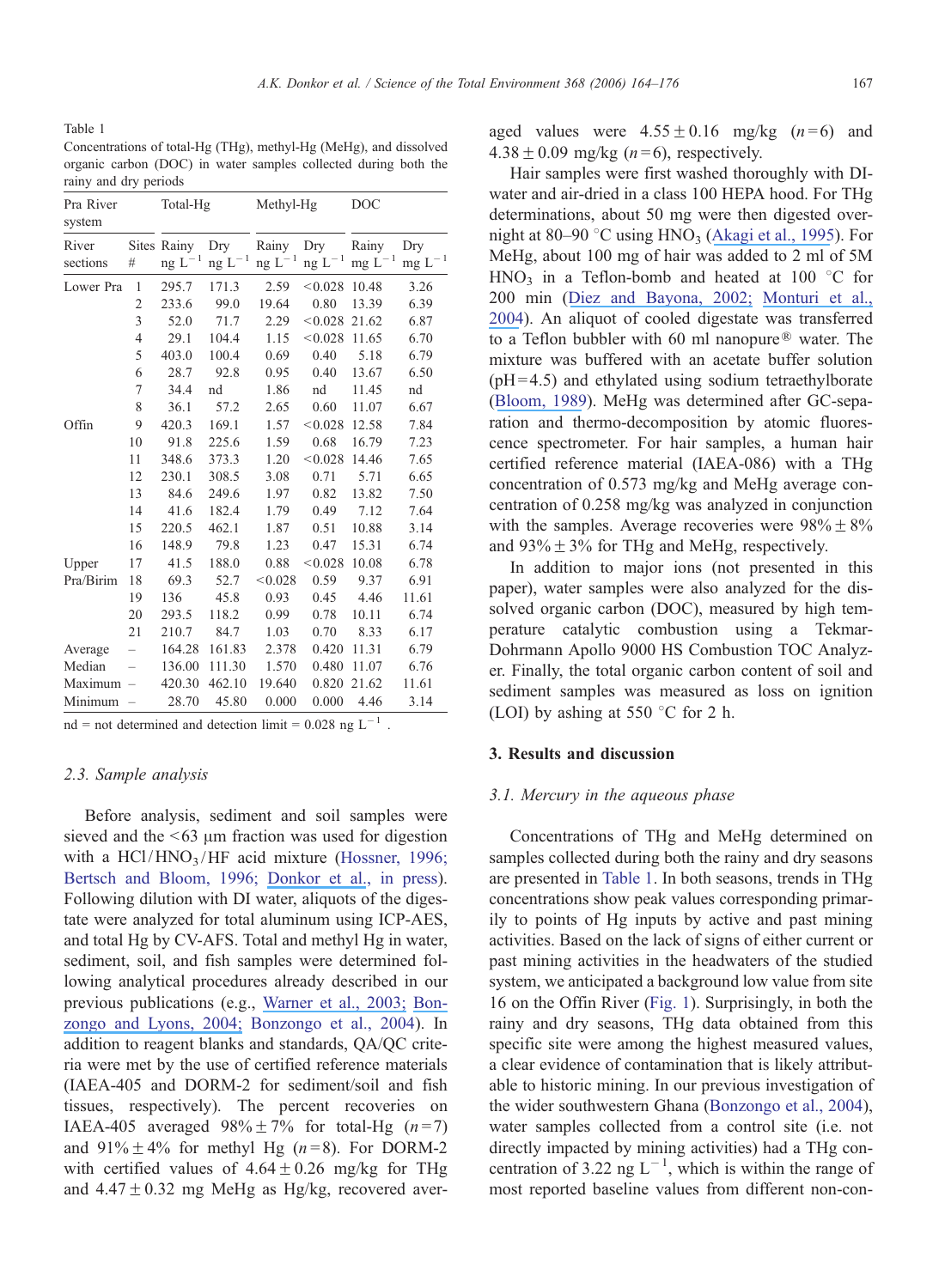<span id="page-5-0"></span>

| Table 2 |                                                                                                                    |
|---------|--------------------------------------------------------------------------------------------------------------------|
|         | Total and methyl-Hg concentrations in mg $kg^{-1}$ in sediments samples collected during the rainy and dry periods |

| Pra River system |                | Total-Hg                      |                             | Methyl-Hg                     |                      | Organic matter as LOI |             |
|------------------|----------------|-------------------------------|-----------------------------|-------------------------------|----------------------|-----------------------|-------------|
| River sections   | Sites #        | Rainy<br>$mg \text{ kg}^{-1}$ | Dry<br>$mg \text{ kg}^{-1}$ | Rainy<br>$mg \text{ kg}^{-1}$ | Dry<br>$mg\ kg^{-1}$ | Rainy<br>$\%$         | Dry<br>$\%$ |
| Lower Pra        |                | 0.076                         | 0.003                       | 0.040                         | < 0.001              | 2.08                  | 0.46        |
|                  | $\overline{c}$ | 0.076                         | 0.008                       | 0.046                         | < 0.001              | 5.55                  | 3.15        |
|                  | 3              | 2.917                         | 0.002                       | 0.023                         | < 0.001              | 9.98                  | 1.68        |
|                  | 4              | 0.018                         | 0.017                       | 0.007                         | < 0.001              | 11.50                 | 4.74        |
|                  | 5              | 0.046                         | 0.005                       | 0.018                         | < 0.001              | 1.30                  | 0.25        |
|                  | 6              | 0.103                         | 0.043                       | 0.010                         | 0.001                | 4.92                  | 0.96        |
|                  | 7              | 0.022                         | 0.009                       | 0.015                         | nd                   | 1.67                  | nd          |
|                  | 8              | 0.310                         | 0.002                       | 0.015                         | 0.001                | 7.61                  | 3.01        |
| Offin            | 9              | 0.032                         | 0.008                       | 0.002                         | 0.001                | 0.59                  | 0.46        |
|                  | 10             | 0.022                         | 0.007                       | 0.003                         | < 0.001              | 0.28                  | 0.40        |
|                  | 11             | 0.132                         | 0.118                       | 0.048                         | < 0.001              | 1.50                  | 0.47        |
|                  | 12             | 0.329                         | 0.026                       | 0.009                         | < 0.001              | 2.62                  | 2.48        |
|                  | 13             | 0.032                         | 0.007                       | 0.015                         | < 0.001              | 0.62                  | 0.53        |
|                  | 14             | 0.121                         | 0.018                       | 0.040                         | < 0.001              | 1.79                  | 0.47        |
|                  | 15             | 0.072                         | 0.036                       | 0.009                         | < 0.001              | 6.53                  | 2.79        |
|                  | 16             | 0.189                         | 0.010                       | 0.075                         | < 0.001              | 6.85                  | 4.39        |
| Upper Pra/Birim  | 17             | 0.079                         | 0.002                       | 0.018                         | < 0.001              | 1.91                  | 1.74        |
|                  | 18             | 0.678                         | 0.002                       | 0.028                         | < 0.001              | 2.89                  | 0.52        |
|                  | 19             | 0.071                         | 0.005                       | 0.007                         | < 0.001              | 1.56                  | 0.39        |
|                  | 20             | 0.180                         | 0.030                       | 0.003                         | 0.005                | 7.91                  | 0.84        |
|                  | 21             | 0.070                         | 0.043                       | 0.005                         | 0.005                | 3.47                  | 2.91        |
| Average          |                | 0.265                         | 0.019                       | 0.021                         | 0.001                | 3.96                  | 1.63        |
| Median           |                | 0.077                         | 0.008                       | 0.015                         | 0.000                | 2.62                  | 0.84        |
| Maximum          |                | 2.917                         | 0.118                       | 0.075                         | 0.005                | 11.50                 | 4.74        |
| Minimum          |                | 0.018                         | 0.002                       | 0.002                         | 0.000                | 0.280                 | 0.25        |

Detection limit =  $0.001$  mg kg<sup>-1</sup>, nd = not determined and BDL = below detection limit.

taminated aquatic systems (e.g., [Gill and Bruland, 1990](https://www.researchgate.net/publication/231276870_Mercury_Speciation_in_Surface_Freshwater_Systems_in_California_and_Other_Areas?el=1_x_8&enrichId=rgreq-d2a5cd0d3451b477a4744498d9189409-XXX&enrichSource=Y292ZXJQYWdlOzc1MjM5Mzk7QVM6MTg2MzQ1NDIzMTIyNDMzQDE0MjE0Mzk2MTkxMzM=)[;](#page-12-0) [Bonzongo et al., 1996;](https://www.researchgate.net/publication/238501075_Mercury_concentrations_in_waters_of_Lake_Naivasha_Watershed_Kenya?el=1_x_8&enrichId=rgreq-d2a5cd0d3451b477a4744498d9189409-XXX&enrichSource=Y292ZXJQYWdlOzc1MjM5Mzk7QVM6MTg2MzQ1NDIzMTIyNDMzQDE0MjE0Mzk2MTkxMzM=) [Lyons et al., 1999](https://www.researchgate.net/publication/240490363_Mercury_in_aquatic_systems_in_Antarctica?el=1_x_8&enrichId=rgreq-d2a5cd0d3451b477a4744498d9189409-XXX&enrichSource=Y292ZXJQYWdlOzc1MjM5Mzk7QVM6MTg2MzQ1NDIzMTIyNDMzQDE0MjE0Mzk2MTkxMzM=)). In fact, all sampled sections of the Pra River system in this study are obviously contaminated with Hg and the mean THg concentrations in this river system are 1 to 2 orders of magnitude higher than those found in most uncontaminated rivers. Measured THg concentrations in the Pra River waters ranged from 28.7 to 420.3 ng  $L^{-1}$  in the rainy season and from 45.2 xto 462.1 ng  $L^{-1}$  in the dry season (T[able 1\).](#page-4-0) When sites are considered individually, THg values decrease or increase with the shift from rainy to dry season. Without total suspended solid (TSS) data (not measured), we can only speculate that peak values in the rainy season are likely due to inputs of Hgcontaminated particles as reflected by the observed highly turbid surface waters, while during the dry season, high THg levels are sustained by the increase in mining activities, that are usually less intensive in the rainy season due to frequent flooding.

Unlike the THg values discussed above, MeHg concentrations show a clear decline from the rainy to the dry season, and during the dry season a few samples had MeHg levels below our analytical detection limit of  $\sim$ 0.028 ng L<sup>-1</sup>. We believe that MeHg measured in

surface waters during the rainy season is predominantly from terrestrial sources, and introduced into surface river waters via soil erosion and runoffs. However in the dry season, the terrestrial source either ceases or minimizes and measured MeHg probably originates predominantly from in-river production, supplemented by any other potential sources such as groundwater inputs. This observation is supported in part by our DOC data ([Table 1\)](#page-4-0). During the rainy season, DOC concentrations are higher than in the dry season presumably due to terrestrial organic matter inputs from the heavily vegetated watershed of the studied river system. The latter then translates into high DOC in the aqueous phase despite the high dilution effect caused by torrential rains characteristics of Southern Ghana. Overall, DOC values decrease at nearly all sites during the dry season, supporting the above-stated hypothetical explanation. It is worthy to note that MeHg determined on our water samples is not the total extractable MeHg. Since neither distillation nor a chemical extraction was conducted prior to sample ethylation, measured MeHg is operationally defined here as labile MeHg. This avoids the recently reported analytical artifacts associated with MeHg separation from the sample matrix with high inor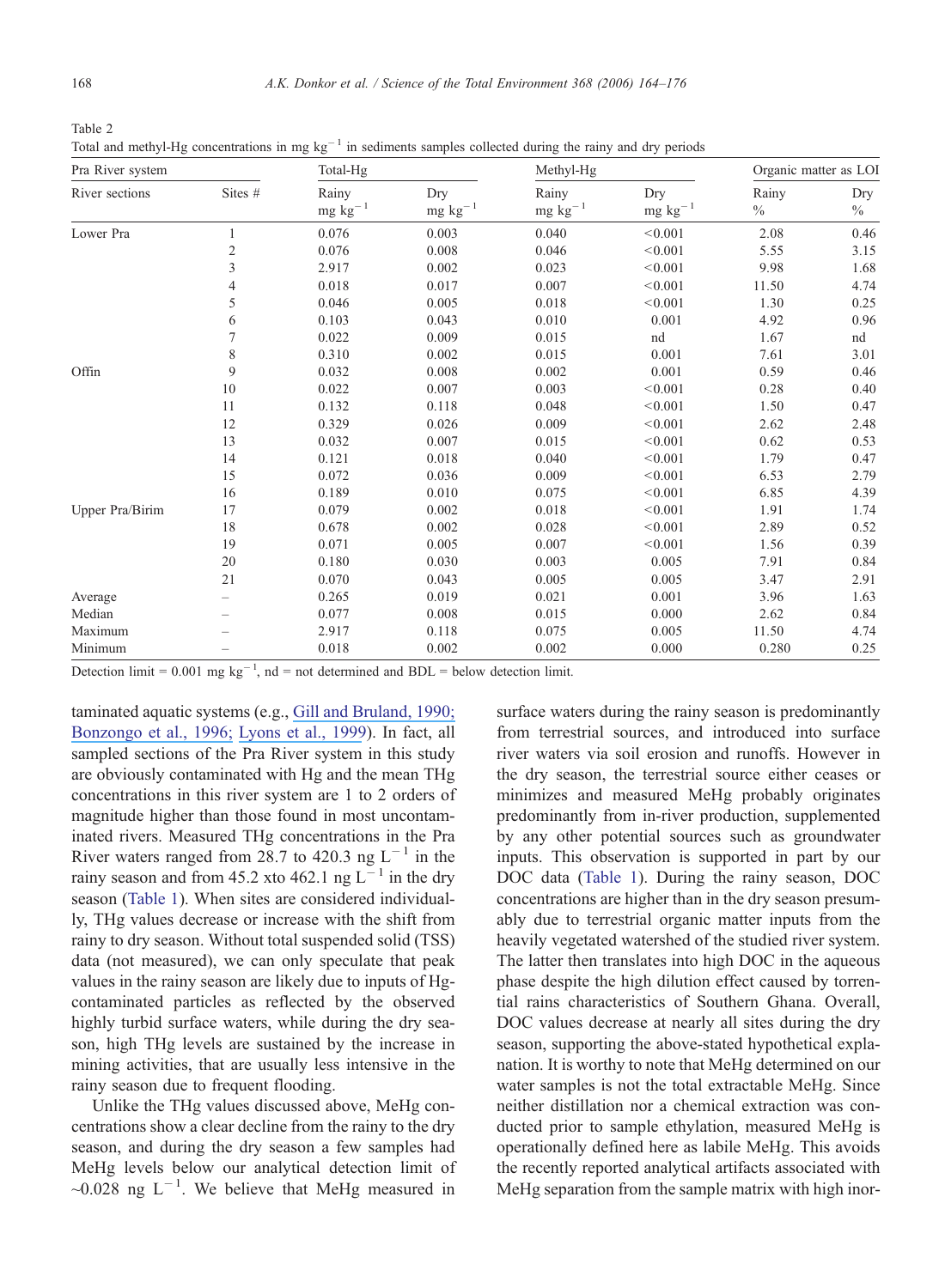<span id="page-6-0"></span>ganic Hg and organic matter concentrations (e.g. [Bloom](https://www.researchgate.net/publication/225444039_Artifact_formation_of_methyl_mercury_during_aqueous_distillation_and_alternative_techniques_for_the_extraction_of_methyl_mercury_from_environmental_samples?el=1_x_8&enrichId=rgreq-d2a5cd0d3451b477a4744498d9189409-XXX&enrichSource=Y292ZXJQYWdlOzc1MjM5Mzk7QVM6MTg2MzQ1NDIzMTIyNDMzQDE0MjE0Mzk2MTkxMzM=) [et al., 1997](https://www.researchgate.net/publication/225444039_Artifact_formation_of_methyl_mercury_during_aqueous_distillation_and_alternative_techniques_for_the_extraction_of_methyl_mercury_from_environmental_samples?el=1_x_8&enrichId=rgreq-d2a5cd0d3451b477a4744498d9189409-XXX&enrichSource=Y292ZXJQYWdlOzc1MjM5Mzk7QVM6MTg2MzQ1NDIzMTIyNDMzQDE0MjE0Mzk2MTkxMzM=)). Therefore, values listed as BDL in T[able 1](#page-4-0) could simply correspond to the lack of labile MeHg.

Further, our Hg when compared with available safe guidelines for water consumption on one hand and THg levels in tropical river systems impacted by similar AGM activities on the other hand, the following trends are observed: first, THg levels in waters of the Pra River system do not exceed the 1000 ng  $L^{-1}$  or the 2000 ng  $L^{-1}$  levels for drinking water set by the World Health Organization ([WHO, 1976\)](#page-13-0) and the USEPA, respectively. However, all obtained values exceed the  $12$  ng L<sup>-1</sup> standard set by the USEPA for the protection against chronic effects to aquatic wildlife ([USEPA,](#page-13-0) 1985). Second, THg concentrations determined in the Pra River waters are higher than values reported for most Hg-contaminated sites in the Brazilian Amazon and Indonesia. For instance, while THg values in the Pra River system average 164.28 and 161.83 ng  $L^{-1}$ for the wet and dry seasons, respectively, far lower values have been reported for the Madeira and the Tapajos rivers in Brazil, averaging 9.51 and 3.4 ng  $L^{-1}$ , respectively ([Cleary and Thornton, 1994; Malm](#page-12-0) [et al., 1990;](https://www.researchgate.net/publication/279893040_Mercury_pollution_due_to_gold_mining_in_the_Madeira_River_Basin_Brazil?el=1_x_8&enrichId=rgreq-d2a5cd0d3451b477a4744498d9189409-XXX&enrichSource=Y292ZXJQYWdlOzc1MjM5Mzk7QVM6MTg2MzQ1NDIzMTIyNDMzQDE0MjE0Mzk2MTkxMzM=) [Lechler et al., 2000;](https://www.researchgate.net/publication/12292501_Elevated_mercury_concentrations_in_soils_sediments_water_and_fish_of_the_Madeira_River_basin_Brazilian_Amazon_A_function_of_natural_enrichments?el=1_x_8&enrichId=rgreq-d2a5cd0d3451b477a4744498d9189409-XXX&enrichSource=Y292ZXJQYWdlOzc1MjM5Mzk7QVM6MTg2MzQ1NDIzMTIyNDMzQDE0MjE0Mzk2MTkxMzM=) [Bonzongo et al.,](https://www.researchgate.net/publication/249545314_Mercury_in_surface_waters_of_three_mine-dominated_river_systems_Idrija_River_Slovenia_Carson_River_Nevada_and_Madeira_River_Brazilian_Amazon?el=1_x_8&enrichId=rgreq-d2a5cd0d3451b477a4744498d9189409-XXX&enrichSource=Y292ZXJQYWdlOzc1MjM5Mzk7QVM6MTg2MzQ1NDIzMTIyNDMzQDE0MjE0Mzk2MTkxMzM=) [2002](https://www.researchgate.net/publication/249545314_Mercury_in_surface_waters_of_three_mine-dominated_river_systems_Idrija_River_Slovenia_Carson_River_Nevada_and_Madeira_River_Brazilian_Amazon?el=1_x_8&enrichId=rgreq-d2a5cd0d3451b477a4744498d9189409-XXX&enrichSource=Y292ZXJQYWdlOzc1MjM5Mzk7QVM6MTg2MzQ1NDIzMTIyNDMzQDE0MjE0Mzk2MTkxMzM=)). A similar trend is observed with data reported for some Indonesian sites, averaging  $6.03$  ng  $L^{-1}$ ([Aspinall,](https://www.researchgate.net/publication/237694255_Small-Scale_Mining_in_Indonesia?el=1_x_8&enrichId=rgreq-d2a5cd0d3451b477a4744498d9189409-XXX&enrichSource=Y292ZXJQYWdlOzc1MjM5Mzk7QVM6MTg2MzQ1NDIzMTIyNDMzQDE0MjE0Mzk2MTkxMzM=)[200](https://www.researchgate.net/publication/237694255_Small-Scale_Mining_in_Indonesia?el=1_x_8&enrichId=rgreq-d2a5cd0d3451b477a4744498d9189409-XXX&enrichSource=Y292ZXJQYWdlOzc1MjM5Mzk7QVM6MTg2MzQ1NDIzMTIyNDMzQDE0MjE0Mzk2MTkxMzM=)[1\).](#page-11-0) In contrast, THg values reported from AGM-impacted sites in the Mindanao Island, in the Philippines are several orders of magnitude higher than numbers obtained from any of the above-mentioned sites and average 75,400 ng  $L^{-1}$  ([A](https://www.researchgate.net/publication/12928116_Mercury_Contamination_Associated_with_Artisanal_Gold_Mining_on_the_Island_of_Mindanao_the_Philippines?el=1_x_8&enrichId=rgreq-d2a5cd0d3451b477a4744498d9189409-XXX&enrichSource=Y292ZXJQYWdlOzc1MjM5Mzk7QVM6MTg2MzQ1NDIzMTIyNDMzQDE0MjE0Mzk2MTkxMzM=)[ppleton et](#page-11-0) [al., 1999;](https://www.researchgate.net/publication/12928116_Mercury_Contamination_Associated_with_Artisanal_Gold_Mining_on_the_Island_of_Mindanao_the_Philippines?el=1_x_8&enrichId=rgreq-d2a5cd0d3451b477a4744498d9189409-XXX&enrichSource=Y292ZXJQYWdlOzc1MjM5Mzk7QVM6MTg2MzQ1NDIzMTIyNDMzQDE0MjE0Mzk2MTkxMzM=) [Akagi et al., 2000;](https://www.researchgate.net/publication/12292516_Health_assessment_for_mercury_exposure_among_schoolchildren_residing_near_a_gold_processing_and_refining_plant_in_Apokon_Tagum_Davao_del_Norte_Philippines?el=1_x_8&enrichId=rgreq-d2a5cd0d3451b477a4744498d9189409-XXX&enrichSource=Y292ZXJQYWdlOzc1MjM5Mzk7QVM6MTg2MzQ1NDIzMTIyNDMzQDE0MjE0Mzk2MTkxMzM=) [Drasch et al., 2001](https://www.researchgate.net/publication/12048021_The_Mt_Diwata_study_on_the_Philippines_1999_-_Assessing_mercury_intoxication_of_the_population_by_small_scale_gold_mining?el=1_x_8&enrichId=rgreq-d2a5cd0d3451b477a4744498d9189409-XXX&enrichSource=Y292ZXJQYWdlOzc1MjM5Mzk7QVM6MTg2MzQ1NDIzMTIyNDMzQDE0MjE0Mzk2MTkxMzM=)). The observed differences between the Ghanaian river basin and the other AGM sites could be attributed to several reasons as discussed in our earlier publication (B[on](#page-12-0)zongo et al., 2004). In the case of MeHg, contrasting with the well studied Hg-impacted Madeira and Tapajós Rivers, concentrations measured in samples collected from the Pra River Basin are far higher. Finally, with regard to the longitudinal distribution of both THg and MeHg, unlike most impacted river systems which show a general decrease downstream from main points of Hg introduction to the river ([B](https://www.researchgate.net/publication/249545314_Mercury_in_surface_waters_of_three_mine-dominated_river_systems_Idrija_River_Slovenia_Carson_River_Nevada_and_Madeira_River_Brazilian_Amazon?el=1_x_8&enrichId=rgreq-d2a5cd0d3451b477a4744498d9189409-XXX&enrichSource=Y292ZXJQYWdlOzc1MjM5Mzk7QVM6MTg2MzQ1NDIzMTIyNDMzQDE0MjE0Mzk2MTkxMzM=)[onzongo et al., 2002\),](#page-12-0) the Pra River and its tributaries have several and unequally distributed past and current mining sites resulting in a rather peculiar Hg distribution from headwaters to the most downstream reaches.

## 3.2. Mercury in sediments

Total and methyl Hg concentrations determined on surface sediment samples collected during both the

rainy and dry seasons from the 21 sites along the Pra River system are presented in [Table 2.](#page-5-0) With the exception of four samples collected during the rainy season from sites 3, 8, 12, and 18, none of the other measured Hg concentrations exceeded the USEPA quality guideline of 0.2 mg  $kg^{-1}$ . Generally, THg values were higher in samples collected during the rainy season, when inputs of Hg-contaminated particles into the river are high, resulting in increased sediment Hg-levels. In addition, high river flow regimes characteristics of the rainy seasons in this tropical region produce sediment re-suspension resulting in downstream transport of Hg-contaminated fine sediment particles. This loss of Hg-contaminated fine particles to downstream depositional river reaches results in the decrease in THg concentrations observed along the same river transect during the dry season. Sediment organic matter content follows approximately a similar trend, in that high OM content is associated with the rainy season and low values with the dry season. Of interest is the trend of MeHg concentrations between seasons. While THg in

Table 3

Total aluminum (Al) and total mercury (THg) data used in the determination of the enrichment factor<sup>a</sup> (EF) for sediment collected in the rainy and dry seasons

| Site $#$       | Rainy season          |                       | Dry season |                       |                      |                |
|----------------|-----------------------|-----------------------|------------|-----------------------|----------------------|----------------|
|                | THg<br>$mg \ kg^{-1}$ | Al<br>$mg \, kg^{-1}$ | EF         | THg<br>$mg \ kg^{-1}$ | Al<br>$mg \ kg^{-1}$ | EF             |
| $\mathbf{1}$   | 0.076                 | 278.10                | 55         | 0.003                 | 90.0                 | 7              |
| $\overline{c}$ | 0.076                 | 267.50                | 57         | 0.008                 | 308.0                | 5              |
| 3              | 2.917                 | 236.90                | 2463       | 0.002                 | 406.0                | $\mathbf{1}$   |
| $\overline{4}$ | 0.018                 | 146.20                | 25         | 0.017                 | 570.0                | 6              |
| 5              | 0.046                 | 174.70                | 53         | 0.005                 | 117.0                | 9              |
| 6              | 0.103                 | 195.10                | 106        | 0.043                 | 198.0                | 43             |
| 7              | 0.022                 | 223.60                | 20         | 0.009                 | 287.0                | 6              |
| 8              | 0.310                 | 348.90                | 178        | 0.002                 | 245.0                | $\overline{2}$ |
| 9              | 0.032                 | 172.20                | 37         | 0.008                 | 315.0                | 5              |
| 10             | 0.022                 | 55.90                 | 79         | 0.007                 | 320.0                | $\overline{4}$ |
| 11             | 0.132                 | 236.80                | 111        | 0.118                 | 660.0                | 36             |
| 12             | 0.329                 | 317.60                | 207        | 0.026                 | 323.0                | 16             |
| 13             | 0.032                 | 178.00                | 36         | 0.007                 | 462.0                | 3              |
| 14             | 0.121                 | 262.90                | 92         | 0.018                 | 1449.0               | $\mathfrak{2}$ |
| 15             | 0.072                 | 361.40                | 40         | 0.036                 | 699.0                | 10             |
| 16             | 0.189                 | 544.80                | 69         | 0.010                 | 420.0                | 5              |
| 17             | 0.079                 | 226.80                | 70         | 0.002                 | 407.0                | 1              |
| 18             | 0.678                 | 158.10                | 858        | 0.002                 | 318.0                | 1              |
| 19             | 0.071                 | 273.70                | 52         | 0.005                 | 509.0                | $\overline{2}$ |
| 20             | 0.180                 | 736.90                | 49         | 0.030                 | 288.0                | 21             |
| 21             | 0.070                 | 236.80                | 59         | 0.043                 | 247.0                | 35             |

Reported shale values for Al and THg were used as reference background concentrations (see text).

 ${}^{\text{a}}E$ F < 2 deficient to minimal enrichment; EF = 2–5 moderate enrichment;  $EF = 5 - 20$  significant enrichment;  $EF = 20 - 40$  very high en-richment; and EF>40 extremely high enrichment ([Loska et al.,](#page-12-0) 2004).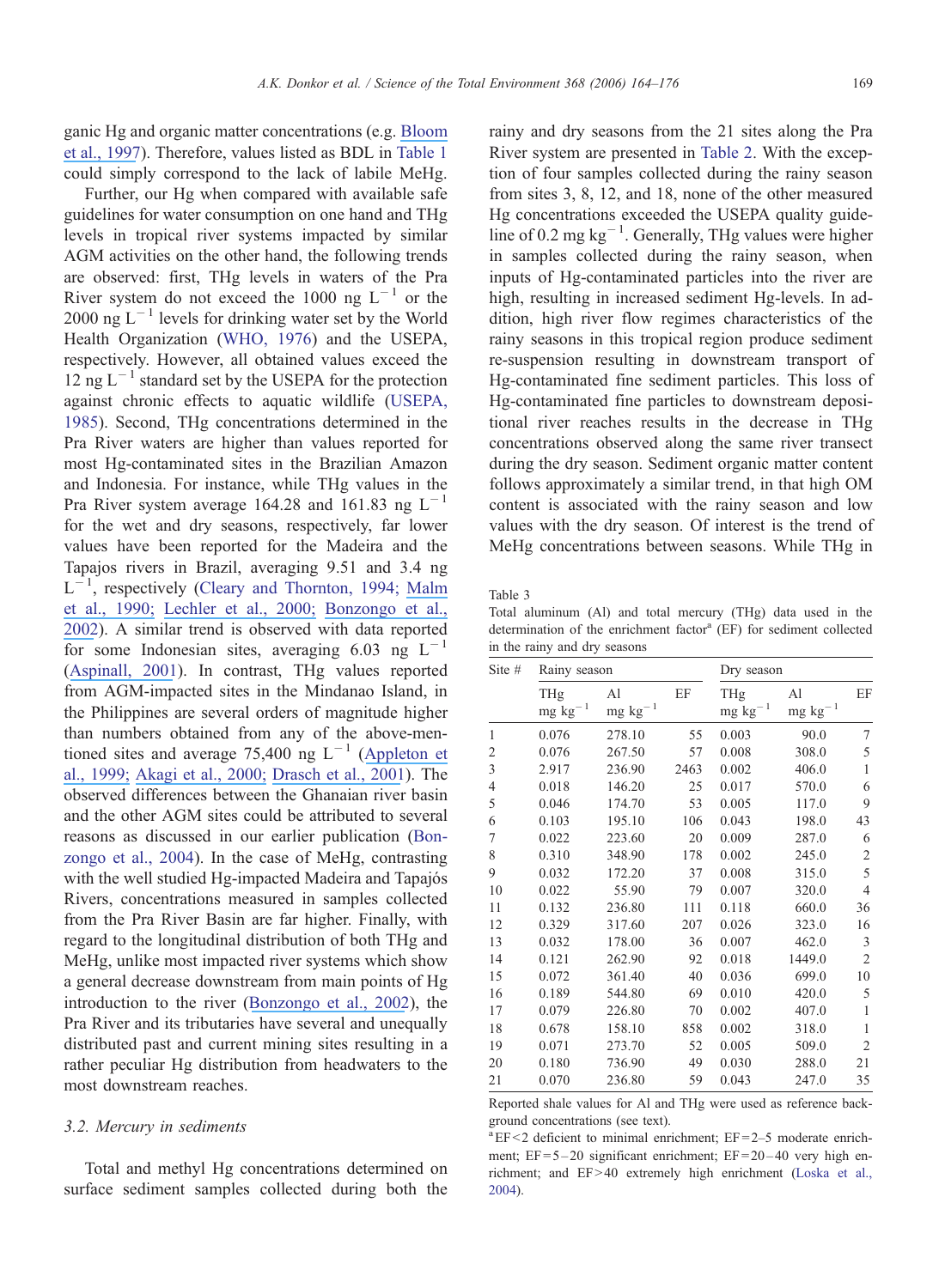

Fig. 2. Trends of the enrichment factor (EF) in the rainy (full circles) and dry (empty circles) seasons. The dotted horizontal line shows the point of quasi separation of rainy and dry seasons.

samples collected during the wet season contained  $\sim$ 1% to  $>68\%$  MeHg, the methylated Hg fraction was barely detectable in most of the samples collected during the dry period. Similar to the water data discussed earlier, we believe that the higher MeHg concentrations observed in surface sediments during the wet period are mostly due to terrestrial inputs, perhaps in combination with in-river sediment production.

Measured THg levels in the top 0–10 cm were rather low as only 4 samples exhibited THg concentrations  $>$  0.2 mg kg<sup>-1</sup>, the above-mentioned USEPA sediment quality guideline. One possibility could be that the local THg background in geological material is naturally very low. This is supported by our very limited number of THg data on soil from sites not directly impacted by mining activities. In such cases, to assess the deviation of measured THg concentrations in sediments from background values, several approaches can be used ranging from simple metal/ normalizer ratios ([Si](https://www.researchgate.net/publication/226111309_Heavy_Metals_in_Freshly_Deposited_Sediments_of_the_Gomati_River_a_Tributary_of_the_Ganga_River_Effects_of_Human_Activities?el=1_x_8&enrichId=rgreq-d2a5cd0d3451b477a4744498d9189409-XXX&enrichSource=Y292ZXJQYWdlOzc1MjM5Mzk7QVM6MTg2MzQ1NDIzMTIyNDMzQDE0MjE0Mzk2MTkxMzM=)[ngh et](#page-12-0) [al., 1997;](https://www.researchgate.net/publication/226111309_Heavy_Metals_in_Freshly_Deposited_Sediments_of_the_Gomati_River_a_Tributary_of_the_Ganga_River_Effects_of_Human_Activities?el=1_x_8&enrichId=rgreq-d2a5cd0d3451b477a4744498d9189409-XXX&enrichSource=Y292ZXJQYWdlOzc1MjM5Mzk7QVM6MTg2MzQ1NDIzMTIyNDMzQDE0MjE0Mzk2MTkxMzM=) [Datta and Subramanian, 1998;](https://www.researchgate.net/publication/227289917_Distribution_and_fractionation_of_heavy_metals_in_the_surface_sediments_of_the_Ganges-Brahmaputra-Meghna_river_system_in_the_Bengal_basin?el=1_x_8&enrichId=rgreq-d2a5cd0d3451b477a4744498d9189409-XXX&enrichSource=Y292ZXJQYWdlOzc1MjM5Mzk7QVM6MTg2MzQ1NDIzMTIyNDMzQDE0MjE0Mzk2MTkxMzM=) [Birch et al.,](https://www.researchgate.net/publication/225216940_The_Source_of_Anthropogenic_Heavy_Metals_in_Fluvial_Sediments_of_a_Rural_Catchment_Coxs_River_Australia?el=1_x_8&enrichId=rgreq-d2a5cd0d3451b477a4744498d9189409-XXX&enrichSource=Y292ZXJQYWdlOzc1MjM5Mzk7QVM6MTg2MzQ1NDIzMTIyNDMzQDE0MjE0Mzk2MTkxMzM=) [2001](https://www.researchgate.net/publication/225216940_The_Source_of_Anthropogenic_Heavy_Metals_in_Fluvial_Sediments_of_a_Rural_Catchment_Coxs_River_Australia?el=1_x_8&enrichId=rgreq-d2a5cd0d3451b477a4744498d9189409-XXX&enrichSource=Y292ZXJQYWdlOzc1MjM5Mzk7QVM6MTg2MzQ1NDIzMTIyNDMzQDE0MjE0Mzk2MTkxMzM=)), to more complex methods based on regression analyses (e.g. [R](https://www.researchgate.net/publication/222741214_Lead_zinc_and_chromium_in_sediments_around_England_and_Wales?el=1_x_8&enrichId=rgreq-d2a5cd0d3451b477a4744498d9189409-XXX&enrichSource=Y292ZXJQYWdlOzc1MjM5Mzk7QVM6MTg2MzQ1NDIzMTIyNDMzQDE0MjE0Mzk2MTkxMzM=)[owlatt and Lovell, 1994\).](#page-12-0) Metal to normalizer ratio approaches include the determination of the enrichment factor (EF) (e.g., [Su](https://www.researchgate.net/publication/250107317_Depth_Variation_in_Copper_Lead_and_Zinc_Concentrations_and_Mass_Enrichment_Ratios_in_Soils_of_an_Urban_Watershed?el=1_x_8&enrichId=rgreq-d2a5cd0d3451b477a4744498d9189409-XXX&enrichSource=Y292ZXJQYWdlOzc1MjM5Mzk7QVM6MTg2MzQ1NDIzMTIyNDMzQDE0MjE0Mzk2MTkxMzM=)[therland, 2000\)](#page-13-0) and the geo-accumulation index  $(I_{\text{geo}})$ , which was proposed originally by [Muller \(1969\). I](#page-12-0)n the normalization approaches, used background concentrations are usually values reported for shale or the earth's upper crust. But, in a few specific cases, the use of local background values, when available, seems more appropriate, particularly when the latter is order of magnitude lower than the shale and/or the crust reference values (e.g. [Ram](https://www.researchgate.net/publication/10682055_Mercury_in_sediments_of_Ulhas_estuary?el=1_x_8&enrichId=rgreq-d2a5cd0d3451b477a4744498d9189409-XXX&enrichSource=Y292ZXJQYWdlOzc1MjM5Mzk7QVM6MTg2MzQ1NDIzMTIyNDMzQDE0MjE0Mzk2MTkxMzM=) [et al., 2003;](https://www.researchgate.net/publication/10682055_Mercury_in_sediments_of_Ulhas_estuary?el=1_x_8&enrichId=rgreq-d2a5cd0d3451b477a4744498d9189409-XXX&enrichSource=Y292ZXJQYWdlOzc1MjM5Mzk7QVM6MTg2MzQ1NDIzMTIyNDMzQDE0MjE0Mzk2MTkxMzM=) [Woitke et al., 2003](https://www.researchgate.net/publication/10828516_Analysis_and_Assessment_of_Heavy_Metal_Pollution_in_Suspended_and_Sediments_of_the_River_Danube?el=1_x_8&enrichId=rgreq-d2a5cd0d3451b477a4744498d9189409-XXX&enrichSource=Y292ZXJQYWdlOzc1MjM5Mzk7QVM6MTg2MzQ1NDIzMTIyNDMzQDE0MjE0Mzk2MTkxMzM=)). In this study, we choose to normalize our THg data using aluminum as a tracer and proxy for grain size. And based on reported background shale values for metals of interest  $(i.e., THg=0.40$  mg kg<sup>-1</sup> and Al=80,000 mg kg<sup>-1</sup>; [T](https://www.researchgate.net/publication/240670029_Distribution_of_the_Elements_in_Some_Major_Units_of_the_Earth)[urekian and Wedepohl, 1961; Mason and Chapma](#page-13-0)[n,](https://www.researchgate.net/publication/232169948_Principles_of_Geochemistry?el=1_x_8&enrichId=rgreq-d2a5cd0d3451b477a4744498d9189409-XXX&enrichSource=Y292ZXJQYWdlOzc1MjM5Mzk7QVM6MTg2MzQ1NDIzMTIyNDMzQDE0MjE0Mzk2MTkxMzM=) [1982](https://www.researchgate.net/publication/232169948_Principles_of_Geochemistry?el=1_x_8&enrichId=rgreq-d2a5cd0d3451b477a4744498d9189409-XXX&enrichSource=Y292ZXJQYWdlOzc1MjM5Mzk7QVM6MTg2MzQ1NDIzMTIyNDMzQDE0MjE0Mzk2MTkxMzM=)), the sediment enrichment factor (EF) was calculated using THg and Al data obtained from the  $\leq 63$  µm sediment fraction ([Subramanian and Mohanachandra](#page-12-0)[n,](https://www.researchgate.net/publication/240420658_Heavy_metals_distribution_and_enrichment_in_the_sediments_of_southern_east_coast_of_India?el=1_x_8&enrichId=rgreq-d2a5cd0d3451b477a4744498d9189409-XXX&enrichSource=Y292ZXJQYWdlOzc1MjM5Mzk7QVM6MTg2MzQ1NDIzMTIyNDMzQDE0MjE0Mzk2MTkxMzM=) [1990;](https://www.researchgate.net/publication/240420658_Heavy_metals_distribution_and_enrichment_in_the_sediments_of_southern_east_coast_of_India?el=1_x_8&enrichId=rgreq-d2a5cd0d3451b477a4744498d9189409-XXX&enrichSource=Y292ZXJQYWdlOzc1MjM5Mzk7QVM6MTg2MzQ1NDIzMTIyNDMzQDE0MjE0Mzk2MTkxMzM=) [Sahu and Bhosale, 1991;](https://www.researchgate.net/publication/222875216_Heavy_metal_pollution_around_the_island_city_of_Bombay_India_Part_I_quantification_of_heavy_metal_pollution_of_aquatic_sediments_and_recognition_of_environmental_discriminants?el=1_x_8&enrichId=rgreq-d2a5cd0d3451b477a4744498d9189409-XXX&enrichSource=Y292ZXJQYWdlOzc1MjM5Mzk7QVM6MTg2MzQ1NDIzMTIyNDMzQDE0MjE0Mzk2MTkxMzM=) [R](https://www.researchgate.net/publication/229375854_Mercury_pollution_in_two_gold_mining_areas_of_the_Brazilian_Amazon?el=1_x_8&enrichId=rgreq-d2a5cd0d3451b477a4744498d9189409-XXX&enrichSource=Y292ZXJQYWdlOzc1MjM5Mzk7QVM6MTg2MzQ1NDIzMTIyNDMzQDE0MjE0Mzk2MTkxMzM=)[odrogues-Filho an](#page-12-0)[d](https://www.researchgate.net/publication/229375854_Mercury_pollution_in_two_gold_mining_areas_of_the_Brazilian_Amazon?el=1_x_8&enrichId=rgreq-d2a5cd0d3451b477a4744498d9189409-XXX&enrichSource=Y292ZXJQYWdlOzc1MjM5Mzk7QVM6MTg2MzQ1NDIzMTIyNDMzQDE0MjE0Mzk2MTkxMzM=) [Maddock, 1997](https://www.researchgate.net/publication/229375854_Mercury_pollution_in_two_gold_mining_areas_of_the_Brazilian_Amazon?el=1_x_8&enrichId=rgreq-d2a5cd0d3451b477a4744498d9189409-XXX&enrichSource=Y292ZXJQYWdlOzc1MjM5Mzk7QVM6MTg2MzQ1NDIzMTIyNDMzQDE0MjE0Mzk2MTkxMzM=)). The following equation was used to calculate the EF:

$$
EF = \left(\frac{Hg}{AI}\right)_{sample} / \left(\frac{Hg}{AI}\right)_{shale}
$$

where  $(Hg/Al)_{sample}$  is the ratio of THg to total aluminum concentrations determined on the sediment sample and  $(Hg/Al)_{\text{shale}}$  is a similar ratio based on shale reference data. Obtained EF values are shown comparatively in [Table 3](#page-6-0) and Fig. 2 for both seasons. Fig. 2 shows a clear separation of EF values, with the rainy season plotting above the dry season. The range of EF values obtained during the rainy season is indicative of contamination, with extremely severe contamination at two of the 21 sites. In contrast, EF values obtained in the dry season show much cleaner sediments. Using this approach, it appears that riverine sediments in the Pra River system receive high loads of Hg on a cyclic basis and these inputs temporally increase THg levels above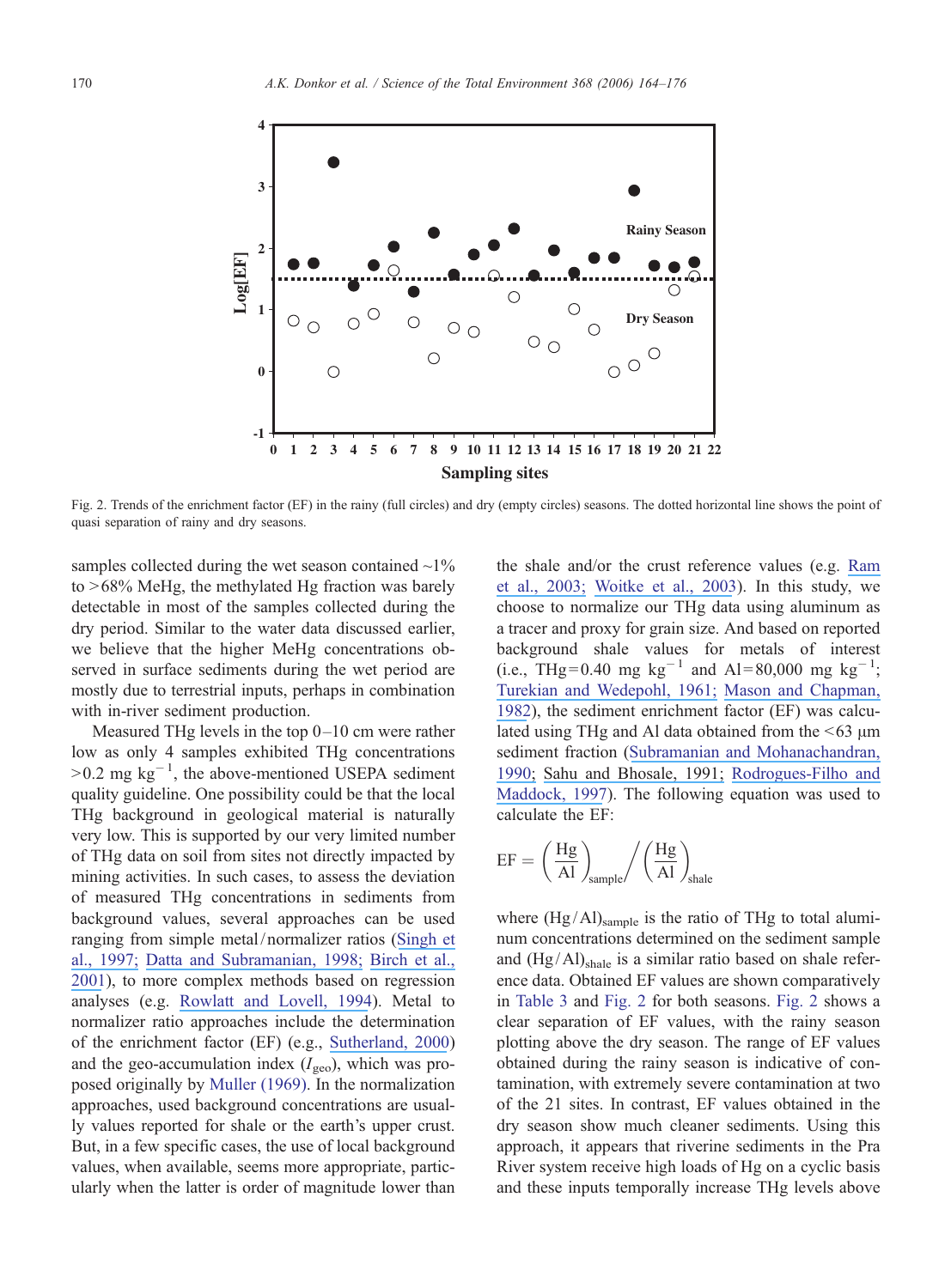<span id="page-8-0"></span>

| Pra River       | Site           | Site              | THg (mg $kg^{-1}$ ) |             | MeHg $(mg kg^{-1})$ |            | $\%$ OM     |            |
|-----------------|----------------|-------------------|---------------------|-------------|---------------------|------------|-------------|------------|
| River sections  | numbers        | characteristics   | Wet season          | Dry season  | Wet season          | Dry season | Wet season  | Dry season |
| Lower Pra       | $\mathbf{1}$   | Non-mining        | 0.008               | 0.012       | 0.003               | < 0.001    | 0.75        | 0.36       |
|                 | $\sqrt{2}$     | Non-mining        | 0.042               | 0.010       | 0.010               | < 0.001    | 4.27        | 1.01       |
|                 | 3              | Non-mining        | 0.011               | 0.007       | 0.005               | < 0.001    | 0.50        | 0.51       |
|                 | $\overline{4}$ | Non-mining        | 0.027               | 0.015       | 0.007               | < 0.001    | 2.08        | 1.05       |
|                 | 5              | Mining site       | 0.011               | 0.006       | 0.004               | < 0.001    | 0.86        | 0.37       |
|                 | $\sqrt{6}$     | Non-mining        | 0.260               | 1.106       | 0.048               | < 0.001    | 4.38        | 2.30       |
|                 | $\overline{7}$ | Past-mining       | 4.876               | nd          | 0.128               | nd         | 1.78        | nd         |
|                 | $\,$ 8 $\,$    | Mining site       | 0.089               | 0.015       | 0.030               | < 0.001    | 0.90        | 2.09       |
| Offin           | 9              | Tailings impacted | 0.015               | 0.010       | 0.004               | < 0.001    | 0.45        | 0.47       |
|                 |                | Amalgamation      | 0.052               | nd          | 0.008               | nd         | 1.59        | nd         |
|                 |                | $*100$ m          | 0.066               | nd          | 0.034               | nd         | 4.51        | nd         |
|                 |                | $*500$ m          | 0.140               | nd          | 0.008               | nd         | 6.04        | nd         |
|                 | $10\,$         | Mining            | 0.036               | 0.028       | 0.020               | < 0.001    | 2.24        | 17.56      |
|                 | 11             | Tailings impacted | 0.025               | nd          | 0.015               | nd         | 0.17        | nd         |
|                 |                | Mining site       | 0.034               | 0.023       | 0.016               | < 0.001    | 0.49        | 0.38       |
|                 | $12\,$         | Mining site       | 0.057               | 0.016       | 0.004               | < 0.001    | 1.58        | 0.65       |
|                 |                | $*100$ m          | 0.543               | nd          | 0.141               | nd         | 1.22        | nd         |
|                 |                | *300 m            | 0.062               | nd          | 0.020               | nd         | 2.92        | nd         |
|                 |                | *500 m            | 0.022               | nd          | 0.010               | nd         | 1.11        | nd         |
|                 | 13             | Mining site       | nd                  | 0.028       | nd                  | < 0.001    | $^{\rm nd}$ | 0.56       |
|                 |                | Roasting site     | 5.547               | nd          | 0.162               | nd         | 1.32        | nd         |
|                 |                | $*100$ m          | 0.168               | nd          | 0.003               | nd         | 0.23        | nd         |
|                 |                | *300 m            | 0.060               | nd          | 0.005               | nd         | 1.34        | nd         |
|                 |                | *500 m            | 0.015               | nd          | 0.010               | nd         | 4.18        | nd         |
|                 | 14             | Mining site       | 0.272               | 0.022       | 0.008               | < 0.001    | 9.92        | 0.37       |
|                 |                | *300 m            | 0.036               | $^{\rm nd}$ | 0.005               | nd         | 0.56        | nd         |
|                 |                | *500 m            | 0.074               | nd          | 0.002               | nd         | 1.82        | nd         |
|                 | 15             | Tailings impacted | 0.029               | 0.025       | 0.002               | < 0.001    | 3.86        | nd         |
|                 |                | Roasting site     | 0.052               | nd          | 0.013               | nd         | 1.89        | 5.42       |
|                 |                | $*100$ m          | 0.028               | nd          | 0.010               | nd         | 1.26        | nd         |
|                 |                | *300 m            | 0.070               | $^{\rm nd}$ | 0.028               | nd         | 2.92        | nd         |
|                 |                | *500 m            | 0.027               | nd          | 0.020               | nd         | 5.41        | nd         |
| Upper Pra/Birim | 16             | Non-mining        | 0.149               | 0.031       | 0.054               | < 0.001    | 1.47        | 2.10       |
|                 | 17             | Non-mining        | 0.197               | 0.012       | 0.042               | < 0.001    | 3.06        | 2.15       |
|                 | 18             | Mining site       | 0.138               | 0.010       | 0.050               | < 0.001    | 1.97        | 0.65       |
|                 | 19             | Mining site       | 0.079               | 0.031       | 0.030               | < 0.001    | 4.94        | 5.11       |
|                 | $20\,$         | Mining site       | 0.093               | 0.037       | 0.020               | < 0.001    | 1.54        | 2.88       |
|                 | 21             | Mining site       | 0.091               | 0.009       | 0.018               | < 0.001    | 1.90        | 1.11       |

\*Distance from mining site, detection limit =  $0.001$  mg kg<sup>-1</sup>, nd = not determined.

background concentrations (i.e., higher inputs of Hgcontaminated particles in the rainy season). In the dry season however, the contamination is reduced and lower EF values are obtained; thanks to the efficient downstream transport of fine Hg-contaminated particles which are likely discharged into the Gulf of Guinea, the terminal basin for the Pra River. If true, this could then have long-term implications with regard to the local fishing industry since the Gulf of Guinea serves as an important fishing site for both local inhabitants and commercial fishing.

Finally, comparing our sediment THg data with those obtained from some of the well-studied AGMimpacted sites discussed earlier (Section 3.1.) the aver-

age THg concentrations of 0.265 and 0.019 mg  $\text{kg}^{-1}$ for wet and dry seasons, respectively, in the Pra River system are far lower than the reported 21.03 mg  $kg^{-1}$ for the Philippines' sites. Nevertheless, the Ghanaian mean values compare quite well with some of the numbers reported for the Maidera River (average: 0.04 mg  $kg^{-1}$ ) and the Tapajós River (average:  $0.29$  [m](https://www.researchgate.net/publication/279893040_Mercury_pollution_due_to_gold_mining_in_the_Madeira_River_Basin_Brazil?el=1_x_8&enrichId=rgreq-d2a5cd0d3451b477a4744498d9189409-XXX&enrichSource=Y292ZXJQYWdlOzc1MjM5Mzk7QVM6MTg2MzQ1NDIzMTIyNDMzQDE0MjE0Mzk2MTkxMzM=)g  $\text{kg}^{-1}$ ) in the Brazilian Amazon (e.g. [M](https://www.researchgate.net/publication/279893040_Mercury_pollution_due_to_gold_mining_in_the_Madeira_River_Basin_Brazil?el=1_x_8&enrichId=rgreq-d2a5cd0d3451b477a4744498d9189409-XXX&enrichSource=Y292ZXJQYWdlOzc1MjM5Mzk7QVM6MTg2MzQ1NDIzMTIyNDMzQDE0MjE0Mzk2MTkxMzM=)[al](#page-12-0)m [et al., 1990;](https://www.researchgate.net/publication/279893040_Mercury_pollution_due_to_gold_mining_in_the_Madeira_River_Basin_Brazil?el=1_x_8&enrichId=rgreq-d2a5cd0d3451b477a4744498d9189409-XXX&enrichSource=Y292ZXJQYWdlOzc1MjM5Mzk7QVM6MTg2MzQ1NDIzMTIyNDMzQDE0MjE0Mzk2MTkxMzM=) [Malm, 1998;](https://www.researchgate.net/publication/13682991_Gold_Mining_as_a_Source_of_Mercury_Exposure_in_the_Brazilian_Amazon_Environmental_Research_Section_A_77_73-78?el=1_x_8&enrichId=rgreq-d2a5cd0d3451b477a4744498d9189409-XXX&enrichSource=Y292ZXJQYWdlOzc1MjM5Mzk7QVM6MTg2MzQ1NDIzMTIyNDMzQDE0MjE0Mzk2MTkxMzM=) [Lodenius and Malm, 1998](https://www.researchgate.net/publication/13617675_Mercury_in_the_Amazon?el=1_x_8&enrichId=rgreq-d2a5cd0d3451b477a4744498d9189409-XXX&enrichSource=Y292ZXJQYWdlOzc1MjM5Mzk7QVM6MTg2MzQ1NDIzMTIyNDMzQDE0MjE0Mzk2MTkxMzM=)). Moreover, these data from the Pra River seem to be on the low end for sites that have been supposedly exposed to AGM by Hg amalgamation for centuries; a few previous studies (e.g. [Bonzongo et al., 2004\)](#page-12-0) recently conducted in the same watershed found broader ranges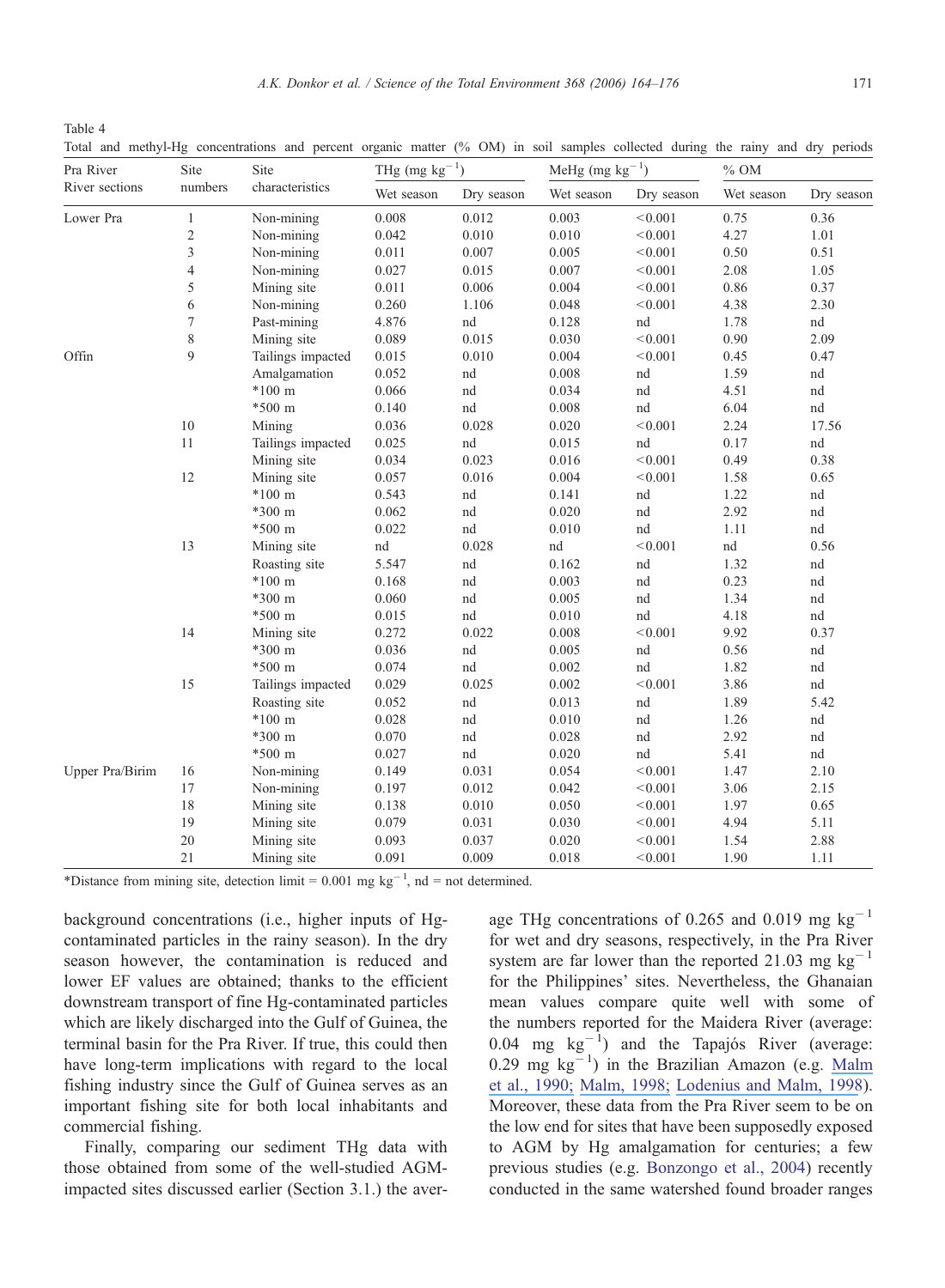| four different fish species that are common in local people's diet collected along Pra River during January 2003 dry season |             |               |  |                 |                 |                 |                   |  |  |  |
|-----------------------------------------------------------------------------------------------------------------------------|-------------|---------------|--|-----------------|-----------------|-----------------|-------------------|--|--|--|
| Species' scientific name                                                                                                    | Common name | Diet habit    |  | Average weight  | Average length  | Average THg     | Average MeHg      |  |  |  |
| Synodontis sp.                                                                                                              | Cat fish    | Bottom feeder |  | $17.58 + 16.48$ | $14.45 + 8.94$  | $0.69 + 0.57$   | $0.0035 + 0.0012$ |  |  |  |
| Hepsetus odoe                                                                                                               | Kafue pike  | Piscivorous   |  | $66.01 + 1.41$  | $26.0 + 1.41$   | $4.473 + 0.42$  | $0.0072 + 0.0014$ |  |  |  |
| Clarias sp.                                                                                                                 | Mud fish    | Bottom feeder |  | $40.60 + 28.43$ | $22.25 + 6.72$  | $1.04 + 0.05$   | $0.0019 + 0.0001$ |  |  |  |
| Sarotherodon melantheron                                                                                                    | Tilapia     | Planktivorous |  | $22.75 + 8.19$  | $15.0 \pm 1.58$ | $0.08 \pm 0.01$ | < 0.001           |  |  |  |

<span id="page-9-0"></span>Average total and methyl-Hg concentrations in tissues (dry weight) in mg  $kg^{-1}$ , average weight in grams and average length in centimeters from

Detection limit =  $0.001$  mg kg<sup>-1</sup>.

and higher levels of THg in water, sediments, and soils, when samples collected from mining ponds and canals connecting these ponds to rivers were included. Lastly, and similar to the trend observed in the aqueous phase, MeHg levels in sediments were higher than most values reported for sites with similar climate and impacted by artisanal gold mining.

#### 3.3. Mercury in soils

Soil samples were obtained from locations near sites of water and sediment sample collection (F[ig.](#page-3-0) 1). At sites 9, 12, 13, 14, and 15, additional soil samples were collected along outward transects from mining centers in the wet season only. Measured THg and MeHg concentrations as well as the organic matter content of these soil samples are presented in T[able](#page-8-0) 4. Besides three peak values obtained in samples collected from sites #7  $(4.87 \text{ mg kg}^{-1})$  and #13  $(5.55 \text{ mg kg}^{-1})$  in the rainy season, and site #6 (1.1) mg  $kg^{-1}$ ) in the dry season, no marked differences was observed in THg levels from mining versus nonmining sites. Hg was detected in both the wet and dry seasons without major changes in concentration trends. However, MeHg was undetectable in soil samples collected in the dry season. This is likely due to the low water content of these dry soils, and we believe this to be a limiting factor for microbial driven MeHg production when compared to the nearly wet at field capacity for soil samples collected in the rainy season. Further MeHg levels observed in the soils followed a quite similar trend as observed in the aqueous phase (T[able 1\);](#page-4-0) in that higher values were recorded during the high flow period and lower concentrations including several values below our analytical detection limit were found in the dry period. Although no statistically significant relationship was observed between the two parameters, the striking similarity in MeHg trends in the two compartments presupposes a non-linear linkage between the two. As hypothesized earlier, these trends tend to suggest that terrestrial sources could account for a good portion of MeHg found in the river channel. In consequence, the potential of both soils and sediments to produce MeHg versus seasons calls for further investigations. Finally, our investigation of the distribution of Hg concentrations away from points of different mining activities in the rainy season ([Table 4\)](#page-8-0) showed no consistent increasing or decreasing trends, and overall, the mean THg soil values from the Pra River system are lower than those reported for river systems used for comparison in earlier sections of this paper.

# 3.4. Mercury in biological tissues

THg and MeHg were also determined in fish tissues and human hair samples collected from the Pra River Basin, and obtained results are discussed below.

# 3.4.1. Mercury in fish tissues

During our trips to the sampling sites and due to limited fish availability, only a total of 12 fishes were purchased from fishermen in villages along the river Pra. Due to this limited number of samples, the obtained data are presented here to simply illustrate the average concentrations of Hg versus the fish trophic levels (Table 5). The two bottom feeders (Claria sp. and Synodontis sp.) and the piscivorous fish (Hepsetus odoe) had average THg concentrations above the WHO's safe consumption guideline of 0.5 mg  $kg^{-1}$ . In contrast, the tilapia (Sarotherodon melantheron) showed THg concentrations below the above-mentioned guideline. Curiously, and unlike in most reports on Hg fish data determined on fresh tissues, the fraction of THg occurring as MeHg represented  $\langle 1\% \rangle$  in all fish samples analyzed in this study. Our efficient recoveries on tested reference material (DORM-2) described in the analytical section of this paper suggested that this was not an analytical problem. However, the technique of fish dehydration via smoking used by villagers for long-term conservation purposes could explain the observed low MeHg. One could speculate that heat driven MeHg degradation during the smoking process was responsible for the observed low MeHg values. How-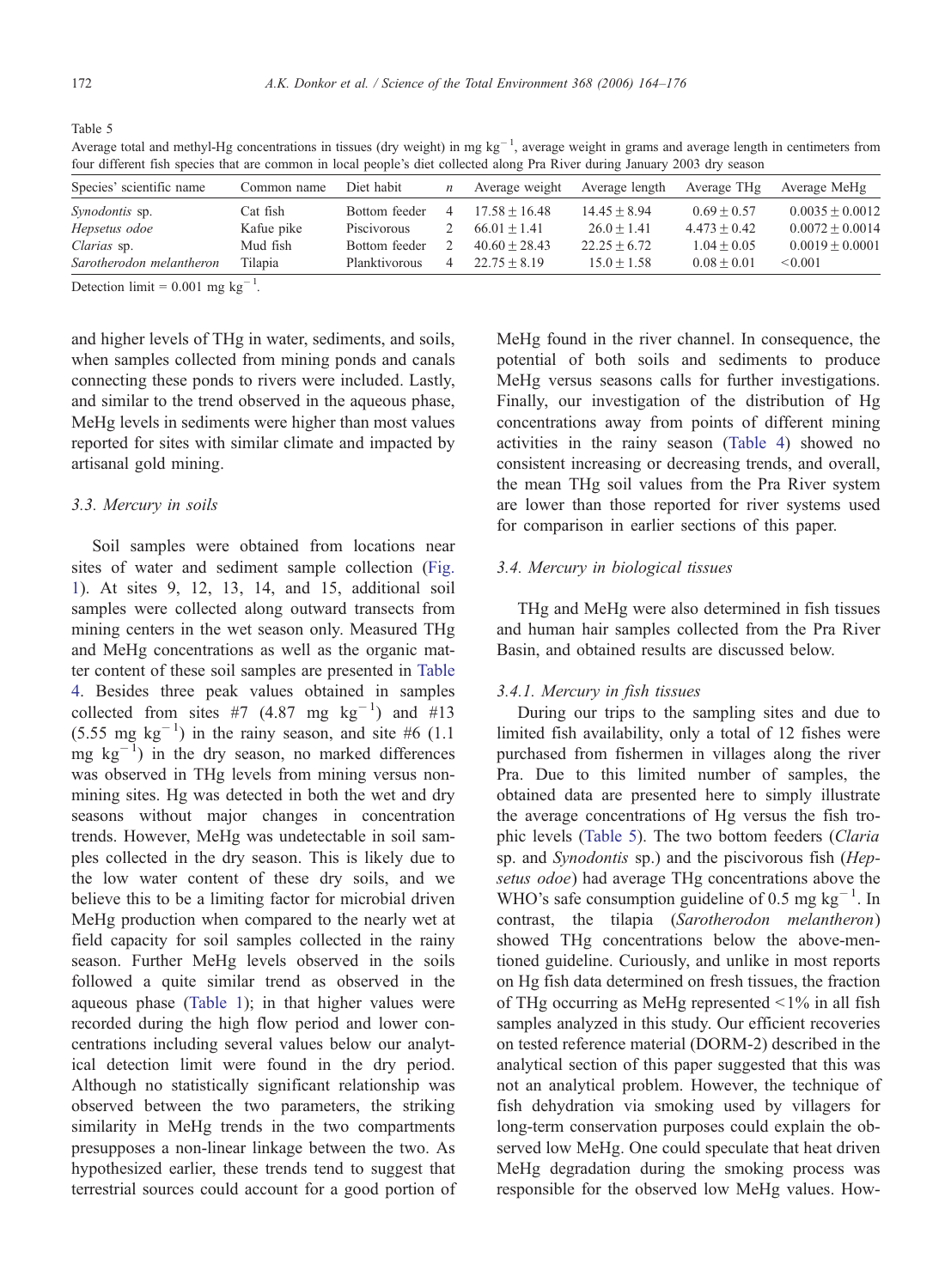<span id="page-10-0"></span>Table 6 THg and MeHg concentrations in mg  $kg^{-1}$  in head hair samples collected from indigenous people along the river Pra during the rainy period of 2002

| period of<br>Sampling |                  |     | Sex         | Occupation   | THg  | MeHg   |
|-----------------------|------------------|-----|-------------|--------------|------|--------|
| site #                | $\boldsymbol{n}$ | Age |             |              |      |        |
|                       |                  |     |             |              |      |        |
|                       |                  | 43  | М           | Farming      | 1.58 | 0.11   |
|                       |                  | 20  | М           | Student      | 0.40 | 0.11   |
| 1                     | 5                | 17  | М           | Student      | 0.41 | < 0.01 |
|                       |                  | 45  | М           | Fishing      | 1.66 | 0.03   |
|                       |                  | 50  | М           | Farming      | 4.13 | 0.12   |
|                       |                  | 46  | Μ           | Farming      | 0.77 | 0.19   |
|                       |                  | 21  | М           | Farming      | 1.19 | 0.10   |
| 2                     | 5                | 55  | М           | Storekeeper  | 0.39 | < 0.01 |
|                       |                  | 32  | М           | Farming      | 1.02 | 0.20   |
|                       |                  | 35  | М           | Farming      | 0.48 | 0.06   |
|                       |                  | 22  | М           | Trader       | 1.37 | 0.59   |
| 3                     | $\overline{c}$   | 15  | М           | Farming      | 0.43 | 0.03   |
|                       |                  | 18  | М           | Unemployed   | 1.16 | 0.89   |
|                       |                  | 25  | F           | Trader       | 0.71 | 0.07   |
|                       |                  | 27  | М           | Mechanic     | 0.69 | < 0.01 |
|                       |                  | 60  | М           | Farming      | 1.29 | 0.83   |
| 4                     | 10               | 26  | F           | Housewife    | 0.63 | 0.37   |
|                       |                  | 22  | М           | Laborer      | 1.00 | 0.32   |
|                       |                  | 40  | М           | Sanitary job | 0.85 | 0.07   |
|                       |                  | 23  | М           | Unemployed   | 0.85 | 0.07   |
|                       |                  | 27  | М           | Farming      | 0.97 | 0.04   |
|                       |                  | 24  | М           | Farming      | 0.54 | 0.12   |
|                       |                  | 32  | М           | Farming      | 1.56 | 0.36   |
| 5                     | $\overline{c}$   | 26  | М           | Farming      | 0.55 | 0.17   |
|                       |                  | 32  | М           | Mining       | 0.87 | 0.13   |
|                       |                  | 55  | М           | Mining       | 0.60 | 0.10   |
|                       |                  | 22  | М           | Mining       | 0.70 | 0.13   |
| 9                     | 7                | 29  | М           | Mining       | 1.09 | 0.08   |
|                       |                  | 36  | М           | Mining       | 0.93 | 0.23   |
|                       |                  | 30  | М           | Mining       | 0.82 | 0.44   |
|                       |                  | 32  | М           | Mining       | 0.58 | 0.06   |
|                       |                  | 26  | М           | Mining       | 0.79 | < 0.01 |
|                       |                  | 30  | М           | Mining       | 1.39 | 0.25   |
| 11                    | 4                | 27  | М           | Mining       | 1.83 | 0.06   |
|                       |                  | 29  | М           | Mining       | 1.38 | 0.22   |
|                       |                  | 15  | М           | Mining       | 0.99 | < 0.01 |
|                       |                  | 47  | Μ           | Mining       | 0.96 | 0.33   |
|                       |                  | 25  | М           | Mining       | 0.69 | 0.01   |
| 12                    | 8                | 28  | Μ           | Mining       | 1.12 | < 0.01 |
|                       |                  | 12  | М           | Mining       | 0.85 | < 0.01 |
|                       |                  | 28  | М           | Mining       | 0.96 | 0.01   |
|                       |                  | 16  | М           | Mining       | 2.73 | 0.07   |
|                       |                  | 38  | М           | Mining       | 1.44 | < 0.01 |
|                       |                  | 29  | $\mathbf M$ | Mining       | 2.41 | 0.21   |
|                       |                  | 15  | М           | Mining       | 0.68 | < 0.01 |
|                       |                  | 22  | М           | Mining       | 1.27 | < 0.01 |
|                       |                  | 40  |             | Mining       | 1.42 |        |
|                       |                  |     | М           |              |      | 0.07   |
|                       |                  | 32  | М           | Mining       | 1.50 | 0.20   |
| 14                    | 12               | 20  | М           | Mining       | 0.75 | < 0.01 |
|                       |                  | 20  | М           | Mining       | 0.98 | 0.19   |
|                       |                  | 19  | М           | Mining       | 1.81 | 0.40   |
|                       |                  | 39  | М           | Mining       | 1.22 | 0.25   |
|                       |                  | 25  | М           | Mining       | 1.34 | < 0.01 |
|                       |                  | 22  | М           | Mining       | 1.41 | 0.19   |
|                       |                  | 34  | М           | Mining       | 1.17 | 0.02   |

| THg and MeHg concentrations in mg $kg^{-1}$ in head hair samples   |  |
|--------------------------------------------------------------------|--|
| collected from indigenous people at the sampling location number 6 |  |
| during the dry period of 2003                                      |  |

| Sampling site | $\boldsymbol{n}$ | Age | <b>Sex</b> | Occupation | THg  | MeHg   |
|---------------|------------------|-----|------------|------------|------|--------|
|               |                  | 23  | М          | Mining     | 3.42 | 0.138  |
|               |                  | 34  | М          | Mining     | 6.50 | 0.278  |
|               |                  | 36  | M          | Mining     | 2.65 | < 0.01 |
| 6             | 7                | 39  | M          | Mining     | 5.26 | 0.060  |
|               |                  | 33  | М          | Mining     | 0.89 | 0.211  |
|               |                  | 33  | M          | Mining     | 2.19 | < 0.01 |
|               |                  | 33  | M          | Mining     | 1.51 | 0.661  |

Detection limit =  $0.01$  mg kg<sup>-1</sup>.

ever, since no fresh fish tissues were analyzed in this study, it was therefore impossible to conclude without reservation on the cause of the observed low MeHg levels. Since smoked fish is the main form of fish consumed predominantly during the long rainy season, the smoking practice might reduce the exposure to significant amount of MeHg. It is clear that a more comprehensive investigation of Hg in fish tissues (dry and fresh) encompassing spatial and temporal variations and more trophic levels are needed.

#### 3.4.2. Mercury in human hair

Hair samples came from 53 subjects in the rainy period from a total of 9 sites (Table 6) and only 7 individuals volunteered in the dry season, all from site #6 (Table 7). The miners contributed the majority of obtained hair samples. The highest THg levels were found in the dry season (Table 7), likewise MeHg. Overall, high levels of Hg were observed in the upper river reaches, active mining areas (sites #5, 6, 9, 11, 12 and 14) than the lower reaches nonmining centers (sites #1, 2, 3, and 4). With reference to age and THg, no significant relation was found  $(r^2=0.02; p>0.05)$  particularly in the rainy period. Thus THg concentrations in the adult and the young hairs did not indicate any consistent trends. The females on the other hand, were small in number, two, nevertheless the hair Hg value observed in the two donors were lower than many of the hair Hg in the male counterparts. And in all the cases examined the miners were greatly exposed to Hg than any other professionals with reference to THg (Tables 6 and 7). In general, the proportion of MeHg in head hair to THg in individuals were below 50% of the THg with

Notes to Table 6:

Detection limit =  $0.01$  mg kg<sup>-1</sup>. Samples were collected from villages corresponding to the listed site numbers. The number of individuals per site is listed in column 2. Detection limit =  $0.01$  mg kg<sup>-1</sup>.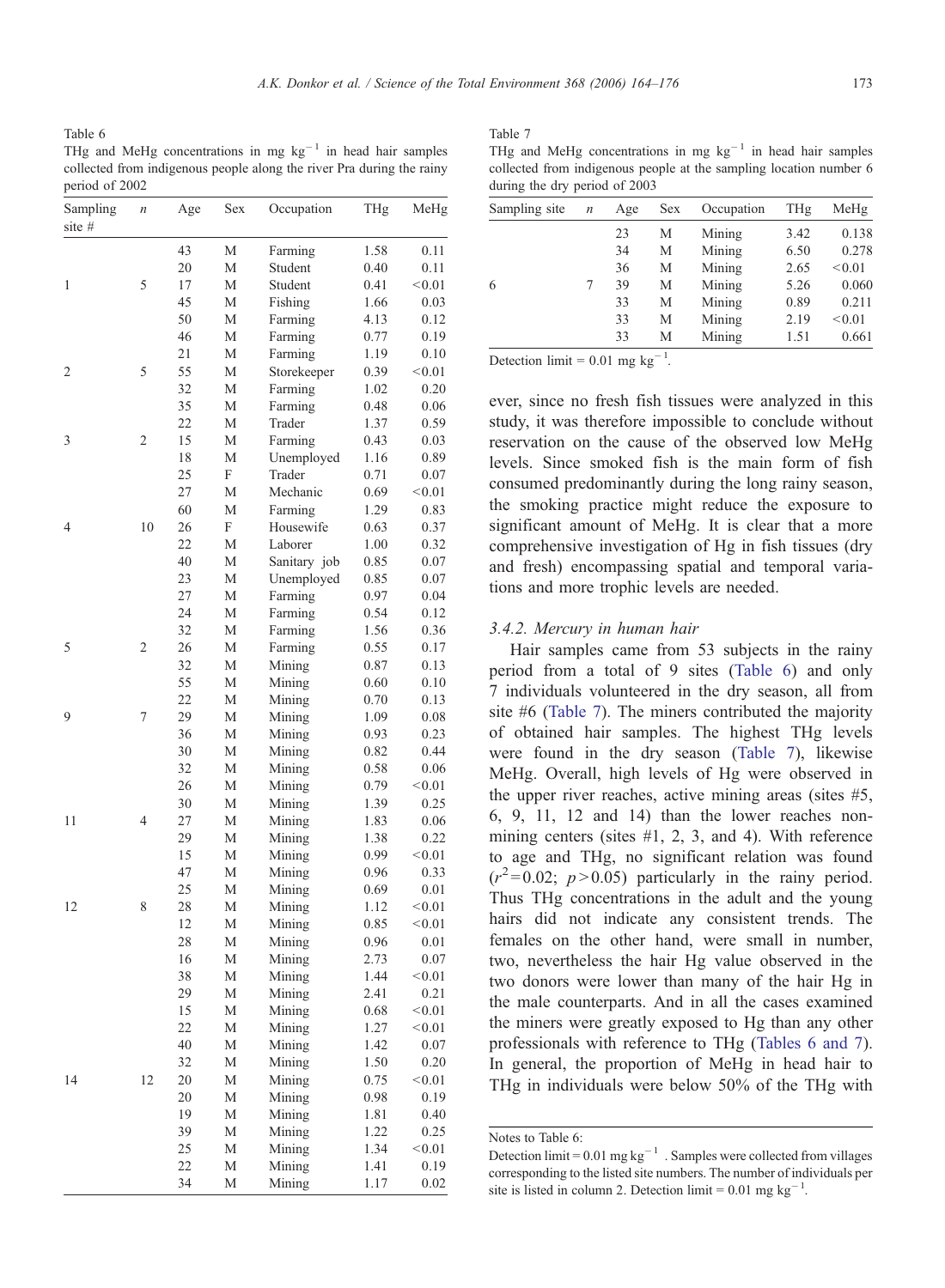<span id="page-11-0"></span>the exception of few individuals among the riverine population downstream (sites #3 and 4, T[able 7\),](#page-10-0) indicating that inorganic Hg was the predominant form of Hg in the hair samples. Besides, most miners interviewed confessed eating fish at least four times a week. In the Pra River Basin, it appears that gold mining by Hg-amalgamation technique leads to excessive leaching and dispersal of Hg, which contaminates non-mining downstream reaches of the river system. The consequence is the accumulation of Hg in aquatic organisms as evidenced in the most patronized fish species (T[able 5\).](#page-9-0) As such the exposure of these miners to Hg is likely due to both direct inhalation of Hg vapor during the gold extraction processes and ingestion of Hg-contaminated fish. Whereas, the probable route for the riparian population downstream to Hg exposure is primarily through the intake of Hg-contaminated fish. Finally, the differences in number of head hair in the two seasons are huge (T[ables 6 and 7\),](#page-10-0) yet the mean THg concentrations in hair do confirm findings reported previously from the Amazon, in that hair samples collected during the dry period are richer in Hg than those obtained during the rainy season.

In spite of all, Hg levels measured in hair samples obtained from both miners and non-miners were on the low end and far below the 50 mg  $kg^{-1}$  guideline recommended by the World Health Organization ([WHO, 1976\).](#page-13-0) Overall, the average Hg values measured in Ghanaian hair samples were much lower than those documented in the literature for Brazil  $(8.89 \text{ mg kg}^{-1}, \text{ Madeira River and } 16.2 \text{ mg kg}^{-1},$ Tapajós River) and the Philippines 4.14 mg  $kg^{-1}$ ), two countries where similar mining operations prevail. These trends could be explained at least partly, by differences in diet habits in these locations during the time of sample collection. Nevertheless, these findings of Hg in hair from Ghana did confirm the seasonal variations of previous studies carried out in the Brazilian Amazon ([Akagi et al., 1995;](https://www.researchgate.net/publication/222494247_Methylmercury_pollution_in_the_Amazon_Brazil?el=1_x_8&enrichId=rgreq-d2a5cd0d3451b477a4744498d9189409-XXX&enrichSource=Y292ZXJQYWdlOzc1MjM5Mzk7QVM6MTg2MzQ1NDIzMTIyNDMzQDE0MjE0Mzk2MTkxMzM=) [Kehrig et al., 1997;](https://www.researchgate.net/publication/225947089_Methylmercury_in_hair_samples_from_different_riverine_groups_Amazon_Brazil?el=1_x_8&enrichId=rgreq-d2a5cd0d3451b477a4744498d9189409-XXX&enrichSource=Y292ZXJQYWdlOzc1MjM5Mzk7QVM6MTg2MzQ1NDIzMTIyNDMzQDE0MjE0Mzk2MTkxMzM=) [Dolbec et al., 2001;](https://www.researchgate.net/publication/11991534_Sequential_analysis_of_hair_mercury_levels_in_relation_to_fish_diet_of_an_Amazonian_population_Brazil?el=1_x_8&enrichId=rgreq-d2a5cd0d3451b477a4744498d9189409-XXX&enrichSource=Y292ZXJQYWdlOzc1MjM5Mzk7QVM6MTg2MzQ1NDIzMTIyNDMzQDE0MjE0Mzk2MTkxMzM=) [Maurice-Bourgoin et al., 2003;](https://www.researchgate.net/publication/253702853_Sources_of_mercury_in_surface_waters_of_the_Upper_Madeira_erosive_basins_Bolivia?el=1_x_8&enrichId=rgreq-d2a5cd0d3451b477a4744498d9189409-XXX&enrichSource=Y292ZXJQYWdlOzc1MjM5Mzk7QVM6MTg2MzQ1NDIzMTIyNDMzQDE0MjE0Mzk2MTkxMzM=) [Coquery et al., 2003](https://www.researchgate.net/publication/29493989_Methylmercury_formation_in_the_anoxic_waters_of_Petit-Saut_reservoir_French_Guiana_and_its_spreading_in_adjacent_Sinnamary_River?el=1_x_8&enrichId=rgreq-d2a5cd0d3451b477a4744498d9189409-XXX&enrichSource=Y292ZXJQYWdlOzc1MjM5Mzk7QVM6MTg2MzQ1NDIzMTIyNDMzQDE0MjE0Mzk2MTkxMzM=)), where high levels of Hg in hair in the dry period was linked to the consumption of fish abundant at that time unlike the wet period ([Malm et](#page-12-0) al., 1995; [Barbosa et al., 1995;](https://www.researchgate.net/publication/225957441_Mercury_Contamination_in_the_Brazilian_Amazon_Environmental_and_Occupational_Aspects?el=1_x_8&enrichId=rgreq-d2a5cd0d3451b477a4744498d9189409-XXX&enrichSource=Y292ZXJQYWdlOzc1MjM5Mzk7QVM6MTg2MzQ1NDIzMTIyNDMzQDE0MjE0Mzk2MTkxMzM=) [Bidone et al., 1997](https://www.researchgate.net/publication/225320759_Fish_contamination_and_human_exposure_to_mercury_in_Tartarugalzinho_River_Amapa_State_Northern_Amazon_Brazil_A_screening_approach?el=1_x_8&enrichId=rgreq-d2a5cd0d3451b477a4744498d9189409-XXX&enrichSource=Y292ZXJQYWdlOzc1MjM5Mzk7QVM6MTg2MzQ1NDIzMTIyNDMzQDE0MjE0Mzk2MTkxMzM=)) characterized with minimal fish catch.

#### Acknowledgements

The authors thank Dr. T. Crisman for facilitating the transfer of samples from Ghana to the US. This work was supported by a Compton fellowship and a grant from Institute for Conservation and Health, Santa Rosa, California to AKD. Special thanks to Anne Fitzgerald of Anne Fitzgerald Associates, California for her assistance.

#### References

- Addy SN. Ghana: revival of the mineral sector. Resour Policy 1998;24:229 – 39.
- [Adimado AA, Baah DA. Mercury in human blood, urine, hair,](https://www.researchgate.net/publication/11376379_Mercury_in_Human_Blood_Urine_Hair_Nail_and_Fish_from_the_Ankobra_and_Tano_River_Basins_in_Southwestern_Ghana?el=1_x_8&enrichId=rgreq-d2a5cd0d3451b477a4744498d9189409-XXX&enrichSource=Y292ZXJQYWdlOzc1MjM5Mzk7QVM6MTg2MzQ1NDIzMTIyNDMzQDE0MjE0Mzk2MTkxMzM=) [nail, and fish from the Ankobra and Tano River Basins in](https://www.researchgate.net/publication/11376379_Mercury_in_Human_Blood_Urine_Hair_Nail_and_Fish_from_the_Ankobra_and_Tano_River_Basins_in_Southwestern_Ghana?el=1_x_8&enrichId=rgreq-d2a5cd0d3451b477a4744498d9189409-XXX&enrichSource=Y292ZXJQYWdlOzc1MjM5Mzk7QVM6MTg2MzQ1NDIzMTIyNDMzQDE0MjE0Mzk2MTkxMzM=) [southwestern Ghana. Bull Environ Contam Toxicol 2002;68:](https://www.researchgate.net/publication/11376379_Mercury_in_Human_Blood_Urine_Hair_Nail_and_Fish_from_the_Ankobra_and_Tano_River_Basins_in_Southwestern_Ghana?el=1_x_8&enrichId=rgreq-d2a5cd0d3451b477a4744498d9189409-XXX&enrichSource=Y292ZXJQYWdlOzc1MjM5Mzk7QVM6MTg2MzQ1NDIzMTIyNDMzQDE0MjE0Mzk2MTkxMzM=)  $339 - 46.$
- [Akagi H, Malm O, Kinjo Y, Harada M, Branches FJP, Pfeiffer WC, et](https://www.researchgate.net/publication/222494247_Methylmercury_pollution_in_the_Amazon_Brazil?el=1_x_8&enrichId=rgreq-d2a5cd0d3451b477a4744498d9189409-XXX&enrichSource=Y292ZXJQYWdlOzc1MjM5Mzk7QVM6MTg2MzQ1NDIzMTIyNDMzQDE0MjE0Mzk2MTkxMzM=) [al. Methylmercury pollution in the Amazon, Brazil. Sci Total](https://www.researchgate.net/publication/222494247_Methylmercury_pollution_in_the_Amazon_Brazil?el=1_x_8&enrichId=rgreq-d2a5cd0d3451b477a4744498d9189409-XXX&enrichSource=Y292ZXJQYWdlOzc1MjM5Mzk7QVM6MTg2MzQ1NDIzMTIyNDMzQDE0MjE0Mzk2MTkxMzM=) [Environ 1995;175:85 – 95.](https://www.researchgate.net/publication/222494247_Methylmercury_pollution_in_the_Amazon_Brazil?el=1_x_8&enrichId=rgreq-d2a5cd0d3451b477a4744498d9189409-XXX&enrichSource=Y292ZXJQYWdlOzc1MjM5Mzk7QVM6MTg2MzQ1NDIzMTIyNDMzQDE0MjE0Mzk2MTkxMzM=)
- [Akagi H, Castillo ES, Cortes-Maramba N, Francisco-Rivera AT,](https://www.researchgate.net/publication/12292516_Health_assessment_for_mercury_exposure_among_schoolchildren_residing_near_a_gold_processing_and_refining_plant_in_Apokon_Tagum_Davao_del_Norte_Philippines?el=1_x_8&enrichId=rgreq-d2a5cd0d3451b477a4744498d9189409-XXX&enrichSource=Y292ZXJQYWdlOzc1MjM5Mzk7QVM6MTg2MzQ1NDIzMTIyNDMzQDE0MjE0Mzk2MTkxMzM=) [Timbang TD. Health assessment for mercury exposure among](https://www.researchgate.net/publication/12292516_Health_assessment_for_mercury_exposure_among_schoolchildren_residing_near_a_gold_processing_and_refining_plant_in_Apokon_Tagum_Davao_del_Norte_Philippines?el=1_x_8&enrichId=rgreq-d2a5cd0d3451b477a4744498d9189409-XXX&enrichSource=Y292ZXJQYWdlOzc1MjM5Mzk7QVM6MTg2MzQ1NDIzMTIyNDMzQDE0MjE0Mzk2MTkxMzM=) [schoolchildren residing near a gold processing and refining](https://www.researchgate.net/publication/12292516_Health_assessment_for_mercury_exposure_among_schoolchildren_residing_near_a_gold_processing_and_refining_plant_in_Apokon_Tagum_Davao_del_Norte_Philippines?el=1_x_8&enrichId=rgreq-d2a5cd0d3451b477a4744498d9189409-XXX&enrichSource=Y292ZXJQYWdlOzc1MjM5Mzk7QVM6MTg2MzQ1NDIzMTIyNDMzQDE0MjE0Mzk2MTkxMzM=) [plant in Apokon, Tagum Davao del norte, Philippines. Sci Total](https://www.researchgate.net/publication/12292516_Health_assessment_for_mercury_exposure_among_schoolchildren_residing_near_a_gold_processing_and_refining_plant_in_Apokon_Tagum_Davao_del_Norte_Philippines?el=1_x_8&enrichId=rgreq-d2a5cd0d3451b477a4744498d9189409-XXX&enrichSource=Y292ZXJQYWdlOzc1MjM5Mzk7QVM6MTg2MzQ1NDIzMTIyNDMzQDE0MjE0Mzk2MTkxMzM=) Environ 2000;259:31-43.
- [Appleton JD, Williams TM, Breward N, Apostol A, Miguel J, Mi](https://www.researchgate.net/publication/12928116_Mercury_Contamination_Associated_with_Artisanal_Gold_Mining_on_the_Island_of_Mindanao_the_Philippines?el=1_x_8&enrichId=rgreq-d2a5cd0d3451b477a4744498d9189409-XXX&enrichSource=Y292ZXJQYWdlOzc1MjM5Mzk7QVM6MTg2MzQ1NDIzMTIyNDMzQDE0MjE0Mzk2MTkxMzM=)[randa C. Mercury contamination associated with artisanal gold](https://www.researchgate.net/publication/12928116_Mercury_Contamination_Associated_with_Artisanal_Gold_Mining_on_the_Island_of_Mindanao_the_Philippines?el=1_x_8&enrichId=rgreq-d2a5cd0d3451b477a4744498d9189409-XXX&enrichSource=Y292ZXJQYWdlOzc1MjM5Mzk7QVM6MTg2MzQ1NDIzMTIyNDMzQDE0MjE0Mzk2MTkxMzM=) [mining on the island of Mindanao, the Philippines. Sci Total](https://www.researchgate.net/publication/12928116_Mercury_Contamination_Associated_with_Artisanal_Gold_Mining_on_the_Island_of_Mindanao_the_Philippines?el=1_x_8&enrichId=rgreq-d2a5cd0d3451b477a4744498d9189409-XXX&enrichSource=Y292ZXJQYWdlOzc1MjM5Mzk7QVM6MTg2MzQ1NDIzMTIyNDMzQDE0MjE0Mzk2MTkxMzM=) [Environ 1999;228:95 – 109.](https://www.researchgate.net/publication/12928116_Mercury_Contamination_Associated_with_Artisanal_Gold_Mining_on_the_Island_of_Mindanao_the_Philippines?el=1_x_8&enrichId=rgreq-d2a5cd0d3451b477a4744498d9189409-XXX&enrichSource=Y292ZXJQYWdlOzc1MjM5Mzk7QVM6MTg2MzQ1NDIzMTIyNDMzQDE0MjE0Mzk2MTkxMzM=)
- [Aspinall, C. Small-Scale Mining in Indonesia. Publishers: Interna](https://www.researchgate.net/publication/237694255_Small-Scale_Mining_in_Indonesia?el=1_x_8&enrichId=rgreq-d2a5cd0d3451b477a4744498d9189409-XXX&enrichSource=Y292ZXJQYWdlOzc1MjM5Mzk7QVM6MTg2MzQ1NDIzMTIyNDMzQDE0MjE0Mzk2MTkxMzM=)[tional Institute for Environment and Development \(IIED\) and](https://www.researchgate.net/publication/237694255_Small-Scale_Mining_in_Indonesia?el=1_x_8&enrichId=rgreq-d2a5cd0d3451b477a4744498d9189409-XXX&enrichSource=Y292ZXJQYWdlOzc1MjM5Mzk7QVM6MTg2MzQ1NDIzMTIyNDMzQDE0MjE0Mzk2MTkxMzM=) [World Business Council for Sustainable Development](https://www.researchgate.net/publication/237694255_Small-Scale_Mining_in_Indonesia?el=1_x_8&enrichId=rgreq-d2a5cd0d3451b477a4744498d9189409-XXX&enrichSource=Y292ZXJQYWdlOzc1MjM5Mzk7QVM6MTg2MzQ1NDIzMTIyNDMzQDE0MjE0Mzk2MTkxMzM=) [\(WSCSD\), England, MMSD 2001; 79 2–30.](https://www.researchgate.net/publication/237694255_Small-Scale_Mining_in_Indonesia?el=1_x_8&enrichId=rgreq-d2a5cd0d3451b477a4744498d9189409-XXX&enrichSource=Y292ZXJQYWdlOzc1MjM5Mzk7QVM6MTg2MzQ1NDIzMTIyNDMzQDE0MjE0Mzk2MTkxMzM=)
- [Bakir F, Damluji SF, Amin-Zaki L, Murtadha M, Khalidi A, Al-Rawi](https://www.researchgate.net/publication/18449547_Methylmercury_Poisoning_in_Iraq?el=1_x_8&enrichId=rgreq-d2a5cd0d3451b477a4744498d9189409-XXX&enrichSource=Y292ZXJQYWdlOzc1MjM5Mzk7QVM6MTg2MzQ1NDIzMTIyNDMzQDE0MjE0Mzk2MTkxMzM=) [NY, et al. Methylmercury poisoning in Iraq. Science 1973;](https://www.researchgate.net/publication/18449547_Methylmercury_Poisoning_in_Iraq?el=1_x_8&enrichId=rgreq-d2a5cd0d3451b477a4744498d9189409-XXX&enrichSource=Y292ZXJQYWdlOzc1MjM5Mzk7QVM6MTg2MzQ1NDIzMTIyNDMzQDE0MjE0Mzk2MTkxMzM=) [181:230 – 41.](https://www.researchgate.net/publication/18449547_Methylmercury_Poisoning_in_Iraq?el=1_x_8&enrichId=rgreq-d2a5cd0d3451b477a4744498d9189409-XXX&enrichSource=Y292ZXJQYWdlOzc1MjM5Mzk7QVM6MTg2MzQ1NDIzMTIyNDMzQDE0MjE0Mzk2MTkxMzM=)
- [Barbosa AC, Boischio AA, East GA, Ferrai I, Goncalves A, Silva](https://www.researchgate.net/publication/225957441_Mercury_Contamination_in_the_Brazilian_Amazon_Environmental_and_Occupational_Aspects?el=1_x_8&enrichId=rgreq-d2a5cd0d3451b477a4744498d9189409-XXX&enrichSource=Y292ZXJQYWdlOzc1MjM5Mzk7QVM6MTg2MzQ1NDIzMTIyNDMzQDE0MjE0Mzk2MTkxMzM=) [PRM, et al. Mercury contamination in the Brazilian Amazon](https://www.researchgate.net/publication/225957441_Mercury_Contamination_in_the_Brazilian_Amazon_Environmental_and_Occupational_Aspects?el=1_x_8&enrichId=rgreq-d2a5cd0d3451b477a4744498d9189409-XXX&enrichSource=Y292ZXJQYWdlOzc1MjM5Mzk7QVM6MTg2MzQ1NDIzMTIyNDMzQDE0MjE0Mzk2MTkxMzM=) [Environmental and occupational aspects. Water Air Soil Pollut](https://www.researchgate.net/publication/225957441_Mercury_Contamination_in_the_Brazilian_Amazon_Environmental_and_Occupational_Aspects?el=1_x_8&enrichId=rgreq-d2a5cd0d3451b477a4744498d9189409-XXX&enrichSource=Y292ZXJQYWdlOzc1MjM5Mzk7QVM6MTg2MzQ1NDIzMTIyNDMzQDE0MjE0Mzk2MTkxMzM=) [1995;80:109 – 21.](https://www.researchgate.net/publication/225957441_Mercury_Contamination_in_the_Brazilian_Amazon_Environmental_and_Occupational_Aspects?el=1_x_8&enrichId=rgreq-d2a5cd0d3451b477a4744498d9189409-XXX&enrichSource=Y292ZXJQYWdlOzc1MjM5Mzk7QVM6MTg2MzQ1NDIzMTIyNDMzQDE0MjE0Mzk2MTkxMzM=)
- Bertsch PM, Bloom PR. Aluminum. In: Sparks DL, editor. Methods of soil analysis, Part 3, vol. 5. Chemical methods-SSSA book series. Madison, WI: Soil Science Society of America and American Society of Agronomy; 1996. p. 517 – 49 [Chp. 18].
- [Bidone ED, Castilhos ZC, Santos TJS, Souza TMC, Larceda LD. Fish](https://www.researchgate.net/publication/225320759_Fish_contamination_and_human_exposure_to_mercury_in_Tartarugalzinho_River_Amapa_State_Northern_Amazon_Brazil_A_screening_approach?el=1_x_8&enrichId=rgreq-d2a5cd0d3451b477a4744498d9189409-XXX&enrichSource=Y292ZXJQYWdlOzc1MjM5Mzk7QVM6MTg2MzQ1NDIzMTIyNDMzQDE0MjE0Mzk2MTkxMzM=) [contamination and human exposure to mercury in Tartarugalzinho](https://www.researchgate.net/publication/225320759_Fish_contamination_and_human_exposure_to_mercury_in_Tartarugalzinho_River_Amapa_State_Northern_Amazon_Brazil_A_screening_approach?el=1_x_8&enrichId=rgreq-d2a5cd0d3451b477a4744498d9189409-XXX&enrichSource=Y292ZXJQYWdlOzc1MjM5Mzk7QVM6MTg2MzQ1NDIzMTIyNDMzQDE0MjE0Mzk2MTkxMzM=) [River, Amapa State, Northern Amazon, Brazil A Screening Ap](https://www.researchgate.net/publication/225320759_Fish_contamination_and_human_exposure_to_mercury_in_Tartarugalzinho_River_Amapa_State_Northern_Amazon_Brazil_A_screening_approach?el=1_x_8&enrichId=rgreq-d2a5cd0d3451b477a4744498d9189409-XXX&enrichSource=Y292ZXJQYWdlOzc1MjM5Mzk7QVM6MTg2MzQ1NDIzMTIyNDMzQDE0MjE0Mzk2MTkxMzM=)[proach. Water Air Soil Pollut 1997;97:9 – 15.](https://www.researchgate.net/publication/225320759_Fish_contamination_and_human_exposure_to_mercury_in_Tartarugalzinho_River_Amapa_State_Northern_Amazon_Brazil_A_screening_approach?el=1_x_8&enrichId=rgreq-d2a5cd0d3451b477a4744498d9189409-XXX&enrichSource=Y292ZXJQYWdlOzc1MjM5Mzk7QVM6MTg2MzQ1NDIzMTIyNDMzQDE0MjE0Mzk2MTkxMzM=)
- [Birch G, Siaka M, Owens C. The source of anthropogenic heavy](https://www.researchgate.net/publication/225216940_The_Source_of_Anthropogenic_Heavy_Metals_in_Fluvial_Sediments_of_a_Rural_Catchment_Coxs_River_Australia?el=1_x_8&enrichId=rgreq-d2a5cd0d3451b477a4744498d9189409-XXX&enrichSource=Y292ZXJQYWdlOzc1MjM5Mzk7QVM6MTg2MzQ1NDIzMTIyNDMzQDE0MjE0Mzk2MTkxMzM=) [metals in fluvial sediments of a rural catchment: Coxs river,](https://www.researchgate.net/publication/225216940_The_Source_of_Anthropogenic_Heavy_Metals_in_Fluvial_Sediments_of_a_Rural_Catchment_Coxs_River_Australia?el=1_x_8&enrichId=rgreq-d2a5cd0d3451b477a4744498d9189409-XXX&enrichSource=Y292ZXJQYWdlOzc1MjM5Mzk7QVM6MTg2MzQ1NDIzMTIyNDMzQDE0MjE0Mzk2MTkxMzM=) [Australia. WaterAir Soil Pollut 2001;126:13 – 35.](https://www.researchgate.net/publication/225216940_The_Source_of_Anthropogenic_Heavy_Metals_in_Fluvial_Sediments_of_a_Rural_Catchment_Coxs_River_Australia?el=1_x_8&enrichId=rgreq-d2a5cd0d3451b477a4744498d9189409-XXX&enrichSource=Y292ZXJQYWdlOzc1MjM5Mzk7QVM6MTg2MzQ1NDIzMTIyNDMzQDE0MjE0Mzk2MTkxMzM=)
- [Bloom NS. Determination of picogram levels of methylmercury by](https://www.researchgate.net/publication/249531026_Determination_of_Picogram_Levels_of_Methylmercury_by_Aqueous_Phase_Ethylation_Followed_by_Cryogenic_Gas_Chromatography_with_Cold_Vapour_Atomic_Fluorescence_Detection?el=1_x_8&enrichId=rgreq-d2a5cd0d3451b477a4744498d9189409-XXX&enrichSource=Y292ZXJQYWdlOzc1MjM5Mzk7QVM6MTg2MzQ1NDIzMTIyNDMzQDE0MjE0Mzk2MTkxMzM=) [aqueous phase ethylation, followed by cryogenic gas chromatog](https://www.researchgate.net/publication/249531026_Determination_of_Picogram_Levels_of_Methylmercury_by_Aqueous_Phase_Ethylation_Followed_by_Cryogenic_Gas_Chromatography_with_Cold_Vapour_Atomic_Fluorescence_Detection?el=1_x_8&enrichId=rgreq-d2a5cd0d3451b477a4744498d9189409-XXX&enrichSource=Y292ZXJQYWdlOzc1MjM5Mzk7QVM6MTg2MzQ1NDIzMTIyNDMzQDE0MjE0Mzk2MTkxMzM=)[raphy with Cold vapour atomic fluorescence detection. Can J Fish](https://www.researchgate.net/publication/249531026_Determination_of_Picogram_Levels_of_Methylmercury_by_Aqueous_Phase_Ethylation_Followed_by_Cryogenic_Gas_Chromatography_with_Cold_Vapour_Atomic_Fluorescence_Detection?el=1_x_8&enrichId=rgreq-d2a5cd0d3451b477a4744498d9189409-XXX&enrichSource=Y292ZXJQYWdlOzc1MjM5Mzk7QVM6MTg2MzQ1NDIzMTIyNDMzQDE0MjE0Mzk2MTkxMzM=) [Aquat Sci 1989;46:1131 – 40.](https://www.researchgate.net/publication/249531026_Determination_of_Picogram_Levels_of_Methylmercury_by_Aqueous_Phase_Ethylation_Followed_by_Cryogenic_Gas_Chromatography_with_Cold_Vapour_Atomic_Fluorescence_Detection?el=1_x_8&enrichId=rgreq-d2a5cd0d3451b477a4744498d9189409-XXX&enrichSource=Y292ZXJQYWdlOzc1MjM5Mzk7QVM6MTg2MzQ1NDIzMTIyNDMzQDE0MjE0Mzk2MTkxMzM=)
- [Bloom NS, Coleman JA, Barber L. Artifact formation of methyl](https://www.researchgate.net/publication/225444039_Artifact_formation_of_methyl_mercury_during_aqueous_distillation_and_alternative_techniques_for_the_extraction_of_methyl_mercury_from_environmental_samples?el=1_x_8&enrichId=rgreq-d2a5cd0d3451b477a4744498d9189409-XXX&enrichSource=Y292ZXJQYWdlOzc1MjM5Mzk7QVM6MTg2MzQ1NDIzMTIyNDMzQDE0MjE0Mzk2MTkxMzM=) [mercury during aqueous distillation and alternative techniques](https://www.researchgate.net/publication/225444039_Artifact_formation_of_methyl_mercury_during_aqueous_distillation_and_alternative_techniques_for_the_extraction_of_methyl_mercury_from_environmental_samples?el=1_x_8&enrichId=rgreq-d2a5cd0d3451b477a4744498d9189409-XXX&enrichSource=Y292ZXJQYWdlOzc1MjM5Mzk7QVM6MTg2MzQ1NDIzMTIyNDMzQDE0MjE0Mzk2MTkxMzM=) [for the extraction of methyl mercury from environmental samples.](https://www.researchgate.net/publication/225444039_Artifact_formation_of_methyl_mercury_during_aqueous_distillation_and_alternative_techniques_for_the_extraction_of_methyl_mercury_from_environmental_samples?el=1_x_8&enrichId=rgreq-d2a5cd0d3451b477a4744498d9189409-XXX&enrichSource=Y292ZXJQYWdlOzc1MjM5Mzk7QVM6MTg2MzQ1NDIzMTIyNDMzQDE0MjE0Mzk2MTkxMzM=) [Fresenius' J Anal Chem 1997;658:372 – 7.](https://www.researchgate.net/publication/225444039_Artifact_formation_of_methyl_mercury_during_aqueous_distillation_and_alternative_techniques_for_the_extraction_of_methyl_mercury_from_environmental_samples?el=1_x_8&enrichId=rgreq-d2a5cd0d3451b477a4744498d9189409-XXX&enrichSource=Y292ZXJQYWdlOzc1MjM5Mzk7QVM6MTg2MzQ1NDIzMTIyNDMzQDE0MjE0Mzk2MTkxMzM=)
- [Bonzongo JCJ, Lyons WB. Impact of land use and physicochemical](https://www.researchgate.net/publication/8328078_Impact_of_Land_Use_and_Physicochemical_Settings_on_Aqueous_Methylmercury_Levels_in_the_Mobile-Alabama_River_System?el=1_x_8&enrichId=rgreq-d2a5cd0d3451b477a4744498d9189409-XXX&enrichSource=Y292ZXJQYWdlOzc1MjM5Mzk7QVM6MTg2MzQ1NDIzMTIyNDMzQDE0MjE0Mzk2MTkxMzM=) [settings on aqueous methylmercury levels in the mobile-Alabama](https://www.researchgate.net/publication/8328078_Impact_of_Land_Use_and_Physicochemical_Settings_on_Aqueous_Methylmercury_Levels_in_the_Mobile-Alabama_River_System?el=1_x_8&enrichId=rgreq-d2a5cd0d3451b477a4744498d9189409-XXX&enrichSource=Y292ZXJQYWdlOzc1MjM5Mzk7QVM6MTg2MzQ1NDIzMTIyNDMzQDE0MjE0Mzk2MTkxMzM=) [River system. Ambio 2004;33\(6\):329 – 33.](https://www.researchgate.net/publication/8328078_Impact_of_Land_Use_and_Physicochemical_Settings_on_Aqueous_Methylmercury_Levels_in_the_Mobile-Alabama_River_System?el=1_x_8&enrichId=rgreq-d2a5cd0d3451b477a4744498d9189409-XXX&enrichSource=Y292ZXJQYWdlOzc1MjM5Mzk7QVM6MTg2MzQ1NDIzMTIyNDMzQDE0MjE0Mzk2MTkxMzM=)
- [Bonzongo JC, Ojiambo BS, Lyons WB, Wilder S, Welch K. Mercury](https://www.researchgate.net/publication/238501075_Mercury_concentrations_in_waters_of_Lake_Naivasha_Watershed_Kenya?el=1_x_8&enrichId=rgreq-d2a5cd0d3451b477a4744498d9189409-XXX&enrichSource=Y292ZXJQYWdlOzc1MjM5Mzk7QVM6MTg2MzQ1NDIzMTIyNDMzQDE0MjE0Mzk2MTkxMzM=) [concentrations in waters of Lake Naivsha watershed, Kenya.](https://www.researchgate.net/publication/238501075_Mercury_concentrations_in_waters_of_Lake_Naivasha_Watershed_Kenya?el=1_x_8&enrichId=rgreq-d2a5cd0d3451b477a4744498d9189409-XXX&enrichSource=Y292ZXJQYWdlOzc1MjM5Mzk7QVM6MTg2MzQ1NDIzMTIyNDMzQDE0MjE0Mzk2MTkxMzM=) [Geophys Res Lett 1996;23:1581 – 4.](https://www.researchgate.net/publication/238501075_Mercury_concentrations_in_waters_of_Lake_Naivasha_Watershed_Kenya?el=1_x_8&enrichId=rgreq-d2a5cd0d3451b477a4744498d9189409-XXX&enrichSource=Y292ZXJQYWdlOzc1MjM5Mzk7QVM6MTg2MzQ1NDIzMTIyNDMzQDE0MjE0Mzk2MTkxMzM=)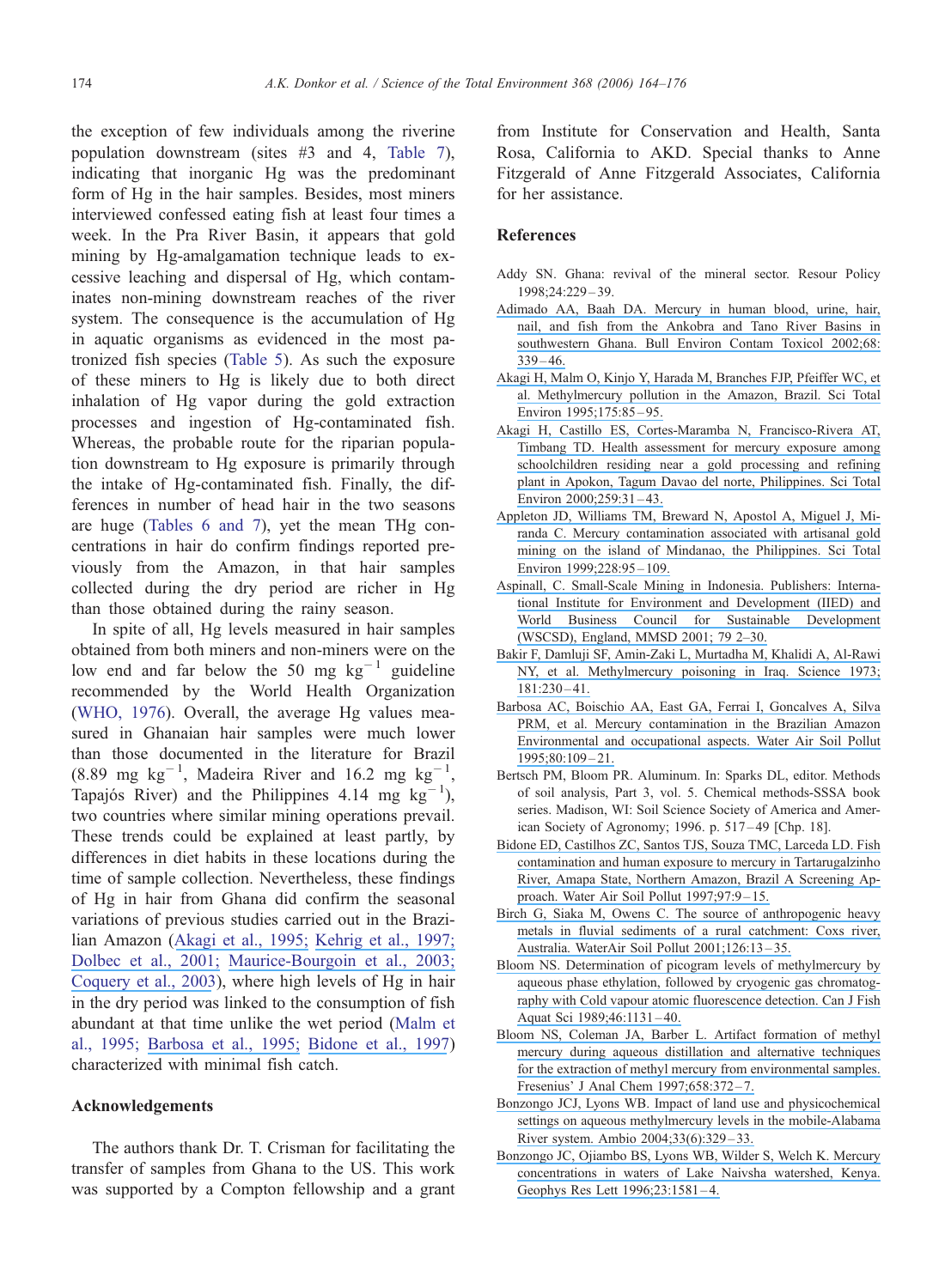- <span id="page-12-0"></span>[Bonzongo JC, Lyons WB, Hines ME, Warwick JJ, Faganeli J, Hovart](https://www.researchgate.net/publication/249545314_Mercury_in_surface_waters_of_three_mine-dominated_river_systems_Idrija_River_Slovenia_Carson_River_Nevada_and_Madeira_River_Brazilian_Amazon?el=1_x_8&enrichId=rgreq-d2a5cd0d3451b477a4744498d9189409-XXX&enrichSource=Y292ZXJQYWdlOzc1MjM5Mzk7QVM6MTg2MzQ1NDIzMTIyNDMzQDE0MjE0Mzk2MTkxMzM=) [M, et al. Mercury in surface waters of three mine-dominated river](https://www.researchgate.net/publication/249545314_Mercury_in_surface_waters_of_three_mine-dominated_river_systems_Idrija_River_Slovenia_Carson_River_Nevada_and_Madeira_River_Brazilian_Amazon?el=1_x_8&enrichId=rgreq-d2a5cd0d3451b477a4744498d9189409-XXX&enrichSource=Y292ZXJQYWdlOzc1MjM5Mzk7QVM6MTg2MzQ1NDIzMTIyNDMzQDE0MjE0Mzk2MTkxMzM=) [systems: Idrija River, Slovenia; Carson River, Nevada; and Ma](https://www.researchgate.net/publication/249545314_Mercury_in_surface_waters_of_three_mine-dominated_river_systems_Idrija_River_Slovenia_Carson_River_Nevada_and_Madeira_River_Brazilian_Amazon?el=1_x_8&enrichId=rgreq-d2a5cd0d3451b477a4744498d9189409-XXX&enrichSource=Y292ZXJQYWdlOzc1MjM5Mzk7QVM6MTg2MzQ1NDIzMTIyNDMzQDE0MjE0Mzk2MTkxMzM=)[deira River, Brazillian Amazon. Geochem, Explor Environ Anal](https://www.researchgate.net/publication/249545314_Mercury_in_surface_waters_of_three_mine-dominated_river_systems_Idrija_River_Slovenia_Carson_River_Nevada_and_Madeira_River_Brazilian_Amazon?el=1_x_8&enrichId=rgreq-d2a5cd0d3451b477a4744498d9189409-XXX&enrichSource=Y292ZXJQYWdlOzc1MjM5Mzk7QVM6MTg2MzQ1NDIzMTIyNDMzQDE0MjE0Mzk2MTkxMzM=)  $2002:2:111 - 9$ .
- [Bonzongo JC, Donkor AK, Nartey VK. Environmental Impacts of](https://www.researchgate.net/publication/253120479_Environmental_impacts_of_mercury_related_to_artisanal_gold_mining_in_Ghana?el=1_x_8&enrichId=rgreq-d2a5cd0d3451b477a4744498d9189409-XXX&enrichSource=Y292ZXJQYWdlOzc1MjM5Mzk7QVM6MTg2MzQ1NDIzMTIyNDMzQDE0MjE0Mzk2MTkxMzM=) [Mercury related to Artisanal Gold Mining in Ghana. J Phys IV](https://www.researchgate.net/publication/253120479_Environmental_impacts_of_mercury_related_to_artisanal_gold_mining_in_Ghana?el=1_x_8&enrichId=rgreq-d2a5cd0d3451b477a4744498d9189409-XXX&enrichSource=Y292ZXJQYWdlOzc1MjM5Mzk7QVM6MTg2MzQ1NDIzMTIyNDMzQDE0MjE0Mzk2MTkxMzM=) [France 2003;107:217 – 20.](https://www.researchgate.net/publication/253120479_Environmental_impacts_of_mercury_related_to_artisanal_gold_mining_in_Ghana?el=1_x_8&enrichId=rgreq-d2a5cd0d3451b477a4744498d9189409-XXX&enrichSource=Y292ZXJQYWdlOzc1MjM5Mzk7QVM6MTg2MzQ1NDIzMTIyNDMzQDE0MjE0Mzk2MTkxMzM=)
- Bonzongo JC, Donkor AK, Nartey VK, Lacerda LD. Mercury pollution in Ghana: a case study of environmental impacts of artisanal gold mining in sub-Saharan Africa. In: Lacerda LD, Santelli RE, editors. Facets of environmental geochemistry in tropical and sub-tropical environments. Berlin: Springer Verlag; 2004. p. 135-53.
- Cleary D, Thornton I. The environmental impact of gold mining in the Brazilian Amazon. In: Hester RE, Harrison RMIssues in environmental science and technology. Cambridge: Royal Society of Chemistry; 1994. p. 17-47.
- [Coquery M, Cossa D, Azemard S, Peretyazhko T, Charlet L. Meth](https://www.researchgate.net/publication/29493989_Methylmercury_formation_in_the_anoxic_waters_of_Petit-Saut_reservoir_French_Guiana_and_its_spreading_in_adjacent_Sinnamary_River?el=1_x_8&enrichId=rgreq-d2a5cd0d3451b477a4744498d9189409-XXX&enrichSource=Y292ZXJQYWdlOzc1MjM5Mzk7QVM6MTg2MzQ1NDIzMTIyNDMzQDE0MjE0Mzk2MTkxMzM=)[ylmercury formation in the anoxic waters of the petit-saut reser](https://www.researchgate.net/publication/29493989_Methylmercury_formation_in_the_anoxic_waters_of_Petit-Saut_reservoir_French_Guiana_and_its_spreading_in_adjacent_Sinnamary_River?el=1_x_8&enrichId=rgreq-d2a5cd0d3451b477a4744498d9189409-XXX&enrichSource=Y292ZXJQYWdlOzc1MjM5Mzk7QVM6MTg2MzQ1NDIzMTIyNDMzQDE0MjE0Mzk2MTkxMzM=)[vior \(French Guiana and its spreading in the adjacent Sinnamary](https://www.researchgate.net/publication/29493989_Methylmercury_formation_in_the_anoxic_waters_of_Petit-Saut_reservoir_French_Guiana_and_its_spreading_in_adjacent_Sinnamary_River?el=1_x_8&enrichId=rgreq-d2a5cd0d3451b477a4744498d9189409-XXX&enrichSource=Y292ZXJQYWdlOzc1MjM5Mzk7QVM6MTg2MzQ1NDIzMTIyNDMzQDE0MjE0Mzk2MTkxMzM=) [river\). J Phys IV France 2003;107 \[327 – 321\].](https://www.researchgate.net/publication/29493989_Methylmercury_formation_in_the_anoxic_waters_of_Petit-Saut_reservoir_French_Guiana_and_its_spreading_in_adjacent_Sinnamary_River?el=1_x_8&enrichId=rgreq-d2a5cd0d3451b477a4744498d9189409-XXX&enrichSource=Y292ZXJQYWdlOzc1MjM5Mzk7QVM6MTg2MzQ1NDIzMTIyNDMzQDE0MjE0Mzk2MTkxMzM=)
- [Datta DK, Subramanian V. Distribution and fractionation of heavy](https://www.researchgate.net/publication/227289917_Distribution_and_fractionation_of_heavy_metals_in_the_surface_sediments_of_the_Ganges-Brahmaputra-Meghna_river_system_in_the_Bengal_basin?el=1_x_8&enrichId=rgreq-d2a5cd0d3451b477a4744498d9189409-XXX&enrichSource=Y292ZXJQYWdlOzc1MjM5Mzk7QVM6MTg2MzQ1NDIzMTIyNDMzQDE0MjE0Mzk2MTkxMzM=) [metals in the surface sediments of the Ganges–Brahmaputra–](https://www.researchgate.net/publication/227289917_Distribution_and_fractionation_of_heavy_metals_in_the_surface_sediments_of_the_Ganges-Brahmaputra-Meghna_river_system_in_the_Bengal_basin?el=1_x_8&enrichId=rgreq-d2a5cd0d3451b477a4744498d9189409-XXX&enrichSource=Y292ZXJQYWdlOzc1MjM5Mzk7QVM6MTg2MzQ1NDIzMTIyNDMzQDE0MjE0Mzk2MTkxMzM=) [Meghna river system in the Bengal basin. Environ Geol 1998;](https://www.researchgate.net/publication/227289917_Distribution_and_fractionation_of_heavy_metals_in_the_surface_sediments_of_the_Ganges-Brahmaputra-Meghna_river_system_in_the_Bengal_basin?el=1_x_8&enrichId=rgreq-d2a5cd0d3451b477a4744498d9189409-XXX&enrichSource=Y292ZXJQYWdlOzc1MjM5Mzk7QVM6MTg2MzQ1NDIzMTIyNDMzQDE0MjE0Mzk2MTkxMzM=) [36:93 – 101.](https://www.researchgate.net/publication/227289917_Distribution_and_fractionation_of_heavy_metals_in_the_surface_sediments_of_the_Ganges-Brahmaputra-Meghna_river_system_in_the_Bengal_basin?el=1_x_8&enrichId=rgreq-d2a5cd0d3451b477a4744498d9189409-XXX&enrichSource=Y292ZXJQYWdlOzc1MjM5Mzk7QVM6MTg2MzQ1NDIzMTIyNDMzQDE0MjE0Mzk2MTkxMzM=)
- [Derban LKA. Outbreak of food poisoning due to alkyl-mercury](https://www.researchgate.net/publication/18580544_Outbreak_of_food_poisoning_due_to_alkyl_mercury_fungicide_On_southern_Ghana_state_farm?el=1_x_8&enrichId=rgreq-d2a5cd0d3451b477a4744498d9189409-XXX&enrichSource=Y292ZXJQYWdlOzc1MjM5Mzk7QVM6MTg2MzQ1NDIzMTIyNDMzQDE0MjE0Mzk2MTkxMzM=) [fungicide on Southern Ghana State Farm. Arch Environ Health](https://www.researchgate.net/publication/18580544_Outbreak_of_food_poisoning_due_to_alkyl_mercury_fungicide_On_southern_Ghana_state_farm?el=1_x_8&enrichId=rgreq-d2a5cd0d3451b477a4744498d9189409-XXX&enrichSource=Y292ZXJQYWdlOzc1MjM5Mzk7QVM6MTg2MzQ1NDIzMTIyNDMzQDE0MjE0Mzk2MTkxMzM=) [1974;28:49 – 52.](https://www.researchgate.net/publication/18580544_Outbreak_of_food_poisoning_due_to_alkyl_mercury_fungicide_On_southern_Ghana_state_farm?el=1_x_8&enrichId=rgreq-d2a5cd0d3451b477a4744498d9189409-XXX&enrichSource=Y292ZXJQYWdlOzc1MjM5Mzk7QVM6MTg2MzQ1NDIzMTIyNDMzQDE0MjE0Mzk2MTkxMzM=)
- [Diez S, Bayona JM. Determination of methylmercury in human hair](https://www.researchgate.net/publication/11199604_Determination_of_methylmercury_in_human_hair_by_ethylation_followed_by_headspace_solid-phase_microextraction-gas_chromatography-cold-vapour_atomic_fluorescence_spectrometry?el=1_x_8&enrichId=rgreq-d2a5cd0d3451b477a4744498d9189409-XXX&enrichSource=Y292ZXJQYWdlOzc1MjM5Mzk7QVM6MTg2MzQ1NDIzMTIyNDMzQDE0MjE0Mzk2MTkxMzM=) [by ethylation followed phase solid-phase microextraction-gas](https://www.researchgate.net/publication/11199604_Determination_of_methylmercury_in_human_hair_by_ethylation_followed_by_headspace_solid-phase_microextraction-gas_chromatography-cold-vapour_atomic_fluorescence_spectrometry?el=1_x_8&enrichId=rgreq-d2a5cd0d3451b477a4744498d9189409-XXX&enrichSource=Y292ZXJQYWdlOzc1MjM5Mzk7QVM6MTg2MzQ1NDIzMTIyNDMzQDE0MjE0Mzk2MTkxMzM=) [chromatography-cold-vapor atomic fluorescence spectrometry.](https://www.researchgate.net/publication/11199604_Determination_of_methylmercury_in_human_hair_by_ethylation_followed_by_headspace_solid-phase_microextraction-gas_chromatography-cold-vapour_atomic_fluorescence_spectrometry?el=1_x_8&enrichId=rgreq-d2a5cd0d3451b477a4744498d9189409-XXX&enrichSource=Y292ZXJQYWdlOzc1MjM5Mzk7QVM6MTg2MzQ1NDIzMTIyNDMzQDE0MjE0Mzk2MTkxMzM=) [J Chromatogr, A 2002;963:345 – 51.](https://www.researchgate.net/publication/11199604_Determination_of_methylmercury_in_human_hair_by_ethylation_followed_by_headspace_solid-phase_microextraction-gas_chromatography-cold-vapour_atomic_fluorescence_spectrometry?el=1_x_8&enrichId=rgreq-d2a5cd0d3451b477a4744498d9189409-XXX&enrichSource=Y292ZXJQYWdlOzc1MjM5Mzk7QVM6MTg2MzQ1NDIzMTIyNDMzQDE0MjE0Mzk2MTkxMzM=)
- D'Itri PA, D'Itri FM, 1977. Mercury contamination: a human tragedy. New York: John Willey; 1977. p.  $1 - 311$ .
- [Dolbec J, Mergler D, Larribe F, Roulet M, Lebel J, Lucotte M.](https://www.researchgate.net/publication/11991534_Sequential_analysis_of_hair_mercury_levels_in_relation_to_fish_diet_of_an_Amazonian_population_Brazil?el=1_x_8&enrichId=rgreq-d2a5cd0d3451b477a4744498d9189409-XXX&enrichSource=Y292ZXJQYWdlOzc1MjM5Mzk7QVM6MTg2MzQ1NDIzMTIyNDMzQDE0MjE0Mzk2MTkxMzM=) [Sequential analysis of hair mercury levels in relation to fish diet](https://www.researchgate.net/publication/11991534_Sequential_analysis_of_hair_mercury_levels_in_relation_to_fish_diet_of_an_Amazonian_population_Brazil?el=1_x_8&enrichId=rgreq-d2a5cd0d3451b477a4744498d9189409-XXX&enrichSource=Y292ZXJQYWdlOzc1MjM5Mzk7QVM6MTg2MzQ1NDIzMTIyNDMzQDE0MjE0Mzk2MTkxMzM=) [of an Amazonian population, Brazil. Sci Total Environ 2001;](https://www.researchgate.net/publication/11991534_Sequential_analysis_of_hair_mercury_levels_in_relation_to_fish_diet_of_an_Amazonian_population_Brazil?el=1_x_8&enrichId=rgreq-d2a5cd0d3451b477a4744498d9189409-XXX&enrichSource=Y292ZXJQYWdlOzc1MjM5Mzk7QVM6MTg2MzQ1NDIzMTIyNDMzQDE0MjE0Mzk2MTkxMzM=) [271:87 – 97.](https://www.researchgate.net/publication/11991534_Sequential_analysis_of_hair_mercury_levels_in_relation_to_fish_diet_of_an_Amazonian_population_Brazil?el=1_x_8&enrichId=rgreq-d2a5cd0d3451b477a4744498d9189409-XXX&enrichSource=Y292ZXJQYWdlOzc1MjM5Mzk7QVM6MTg2MzQ1NDIzMTIyNDMzQDE0MjE0Mzk2MTkxMzM=)
- [Donkor AK, Bonzongo JC, Nartey VK, Adotey DK. Heavy metals in](https://www.researchgate.net/publication/232820133_Heavy_Metals_in_Sediments_of_the_Gold_Mining_Impacted_Pra_River_Basin_Ghana_West_Africa?el=1_x_8&enrichId=rgreq-d2a5cd0d3451b477a4744498d9189409-XXX&enrichSource=Y292ZXJQYWdlOzc1MjM5Mzk7QVM6MTg2MzQ1NDIzMTIyNDMzQDE0MjE0Mzk2MTkxMzM=) [sediments of gold mining impacted Ghanaian Pra River Basin,](https://www.researchgate.net/publication/232820133_Heavy_Metals_in_Sediments_of_the_Gold_Mining_Impacted_Pra_River_Basin_Ghana_West_Africa?el=1_x_8&enrichId=rgreq-d2a5cd0d3451b477a4744498d9189409-XXX&enrichSource=Y292ZXJQYWdlOzc1MjM5Mzk7QVM6MTg2MzQ1NDIzMTIyNDMzQDE0MjE0Mzk2MTkxMzM=) [West Africa. International Journal of soil and sediment contami](https://www.researchgate.net/publication/232820133_Heavy_Metals_in_Sediments_of_the_Gold_Mining_Impacted_Pra_River_Basin_Ghana_West_Africa?el=1_x_8&enrichId=rgreq-d2a5cd0d3451b477a4744498d9189409-XXX&enrichSource=Y292ZXJQYWdlOzc1MjM5Mzk7QVM6MTg2MzQ1NDIzMTIyNDMzQDE0MjE0Mzk2MTkxMzM=)nation 2005;14:1-25.
- Drasch G, Böse-O'Reilly S, Beinhoff C, Roider G, Maydl S. The Mt [Diwata study on Philippines 1999—assessing mercury intoxica](https://www.researchgate.net/publication/12048021_The_Mt_Diwata_study_on_the_Philippines_1999_-_Assessing_mercury_intoxication_of_the_population_by_small_scale_gold_mining?el=1_x_8&enrichId=rgreq-d2a5cd0d3451b477a4744498d9189409-XXX&enrichSource=Y292ZXJQYWdlOzc1MjM5Mzk7QVM6MTg2MzQ1NDIzMTIyNDMzQDE0MjE0Mzk2MTkxMzM=)[tion of the population by small scale gold mining. Sci Total](https://www.researchgate.net/publication/12048021_The_Mt_Diwata_study_on_the_Philippines_1999_-_Assessing_mercury_intoxication_of_the_population_by_small_scale_gold_mining?el=1_x_8&enrichId=rgreq-d2a5cd0d3451b477a4744498d9189409-XXX&enrichSource=Y292ZXJQYWdlOzc1MjM5Mzk7QVM6MTg2MzQ1NDIzMTIyNDMzQDE0MjE0Mzk2MTkxMzM=) [Environ 2001;267:151 – 68.](https://www.researchgate.net/publication/12048021_The_Mt_Diwata_study_on_the_Philippines_1999_-_Assessing_mercury_intoxication_of_the_population_by_small_scale_gold_mining?el=1_x_8&enrichId=rgreq-d2a5cd0d3451b477a4744498d9189409-XXX&enrichSource=Y292ZXJQYWdlOzc1MjM5Mzk7QVM6MTg2MzQ1NDIzMTIyNDMzQDE0MjE0Mzk2MTkxMzM=)
- Dumett RE, 1998. El Dorado in West Africa. Athens, Ohio: Ohio University Press; 1998. p. 1-396.
- Dzigbodi-Adjimah K, Bansah S. Current developments in placer gold exploration in Ghana: time and financial considerations. Explor Min Geol 1995;4(3):297-306.
- Ehrlich HL, 2002. Geomicrobiology, 4th ed. Marcel Dekker Inc. p. 327 – 43.
- [Gill GA, Bruland KW. Mercury speciation in freshwater systems in](https://www.researchgate.net/publication/231276870_Mercury_Speciation_in_Surface_Freshwater_Systems_in_California_and_Other_Areas?el=1_x_8&enrichId=rgreq-d2a5cd0d3451b477a4744498d9189409-XXX&enrichSource=Y292ZXJQYWdlOzc1MjM5Mzk7QVM6MTg2MzQ1NDIzMTIyNDMzQDE0MjE0Mzk2MTkxMzM=) [California and other areas. Environ Sci Technol 1990;24:](https://www.researchgate.net/publication/231276870_Mercury_Speciation_in_Surface_Freshwater_Systems_in_California_and_Other_Areas?el=1_x_8&enrichId=rgreq-d2a5cd0d3451b477a4744498d9189409-XXX&enrichSource=Y292ZXJQYWdlOzc1MjM5Mzk7QVM6MTg2MzQ1NDIzMTIyNDMzQDE0MjE0Mzk2MTkxMzM=) [1392 – 1400.](https://www.researchgate.net/publication/231276870_Mercury_Speciation_in_Surface_Freshwater_Systems_in_California_and_Other_Areas?el=1_x_8&enrichId=rgreq-d2a5cd0d3451b477a4744498d9189409-XXX&enrichSource=Y292ZXJQYWdlOzc1MjM5Mzk7QVM6MTg2MzQ1NDIzMTIyNDMzQDE0MjE0Mzk2MTkxMzM=)
- Hossner LR. Dissolution for total elemental analysis. In: Sparks DL, editor. Methods of soil analysis, Part 3, vol. 5. Chemical Methods-ASA and SSSA book series. Madison, WI: Soil Science Society of America and American Society of Agronomy; 1996. p. 49-64 [Chp. 3].
- [Kehrig HA, Malm O, Akagi H. Methylmercury in hair samples from](https://www.researchgate.net/publication/225947089_Methylmercury_in_hair_samples_from_different_riverine_groups_Amazon_Brazil?el=1_x_8&enrichId=rgreq-d2a5cd0d3451b477a4744498d9189409-XXX&enrichSource=Y292ZXJQYWdlOzc1MjM5Mzk7QVM6MTg2MzQ1NDIzMTIyNDMzQDE0MjE0Mzk2MTkxMzM=) [different riverine groups, Amazon, Brazil. Water Air Soil Pollut](https://www.researchgate.net/publication/225947089_Methylmercury_in_hair_samples_from_different_riverine_groups_Amazon_Brazil?el=1_x_8&enrichId=rgreq-d2a5cd0d3451b477a4744498d9189409-XXX&enrichSource=Y292ZXJQYWdlOzc1MjM5Mzk7QVM6MTg2MzQ1NDIzMTIyNDMzQDE0MjE0Mzk2MTkxMzM=)  $1997.97.17 - 29$
- Kesse GO, 1985. The mineral and rocks resources of Ghana. Rotterdam/Boston: A.A. Balkema Publishers; 1985. p. 6-208.
- Klein DH, Goldberg ED. Mercury in the marine environment. Environ Sci Technol 1970;4(9):765 – 8.
- [Lechler PJ, Miller JR, Lacerda LD, Vinson D, Bonzongo J-C, Lyons](https://www.researchgate.net/publication/12292501_Elevated_mercury_concentrations_in_soils_sediments_water_and_fish_of_the_Madeira_River_basin_Brazilian_Amazon_A_function_of_natural_enrichments?el=1_x_8&enrichId=rgreq-d2a5cd0d3451b477a4744498d9189409-XXX&enrichSource=Y292ZXJQYWdlOzc1MjM5Mzk7QVM6MTg2MzQ1NDIzMTIyNDMzQDE0MjE0Mzk2MTkxMzM=) [WB, et al. Elevated mercury concentrations in soils, sediments,](https://www.researchgate.net/publication/12292501_Elevated_mercury_concentrations_in_soils_sediments_water_and_fish_of_the_Madeira_River_basin_Brazilian_Amazon_A_function_of_natural_enrichments?el=1_x_8&enrichId=rgreq-d2a5cd0d3451b477a4744498d9189409-XXX&enrichSource=Y292ZXJQYWdlOzc1MjM5Mzk7QVM6MTg2MzQ1NDIzMTIyNDMzQDE0MjE0Mzk2MTkxMzM=) [water, and fish of the Madeira River basin, Brazilian Amazon: a](https://www.researchgate.net/publication/12292501_Elevated_mercury_concentrations_in_soils_sediments_water_and_fish_of_the_Madeira_River_basin_Brazilian_Amazon_A_function_of_natural_enrichments?el=1_x_8&enrichId=rgreq-d2a5cd0d3451b477a4744498d9189409-XXX&enrichSource=Y292ZXJQYWdlOzc1MjM5Mzk7QVM6MTg2MzQ1NDIzMTIyNDMzQDE0MjE0Mzk2MTkxMzM=) [function of natural enrichments? Sci Total Environ 2000;](https://www.researchgate.net/publication/12292501_Elevated_mercury_concentrations_in_soils_sediments_water_and_fish_of_the_Madeira_River_basin_Brazilian_Amazon_A_function_of_natural_enrichments?el=1_x_8&enrichId=rgreq-d2a5cd0d3451b477a4744498d9189409-XXX&enrichSource=Y292ZXJQYWdlOzc1MjM5Mzk7QVM6MTg2MzQ1NDIzMTIyNDMzQDE0MjE0Mzk2MTkxMzM=) [260:87 – 96.](https://www.researchgate.net/publication/12292501_Elevated_mercury_concentrations_in_soils_sediments_water_and_fish_of_the_Madeira_River_basin_Brazilian_Amazon_A_function_of_natural_enrichments?el=1_x_8&enrichId=rgreq-d2a5cd0d3451b477a4744498d9189409-XXX&enrichSource=Y292ZXJQYWdlOzc1MjM5Mzk7QVM6MTg2MzQ1NDIzMTIyNDMzQDE0MjE0Mzk2MTkxMzM=)
- [Lodenius L, Malm O. Mercury in the Amazon. Rev Environ Contam](https://www.researchgate.net/publication/13617675_Mercury_in_the_Amazon?el=1_x_8&enrichId=rgreq-d2a5cd0d3451b477a4744498d9189409-XXX&enrichSource=Y292ZXJQYWdlOzc1MjM5Mzk7QVM6MTg2MzQ1NDIzMTIyNDMzQDE0MjE0Mzk2MTkxMzM=) [Toxicol 1998;152:25 – 52.](https://www.researchgate.net/publication/13617675_Mercury_in_the_Amazon?el=1_x_8&enrichId=rgreq-d2a5cd0d3451b477a4744498d9189409-XXX&enrichSource=Y292ZXJQYWdlOzc1MjM5Mzk7QVM6MTg2MzQ1NDIzMTIyNDMzQDE0MjE0Mzk2MTkxMzM=)
- [Loska K, Wiechuala D, Korus I. Metal contamination of farming soils](https://www.researchgate.net/publication/8898315_Metal_Contamination_of_Farming_Soils_Affected_by_Industry?el=1_x_8&enrichId=rgreq-d2a5cd0d3451b477a4744498d9189409-XXX&enrichSource=Y292ZXJQYWdlOzc1MjM5Mzk7QVM6MTg2MzQ1NDIzMTIyNDMzQDE0MjE0Mzk2MTkxMzM=) [affected by industry. Environ Int 2004;30:159 – 65.](https://www.researchgate.net/publication/8898315_Metal_Contamination_of_Farming_Soils_Affected_by_Industry?el=1_x_8&enrichId=rgreq-d2a5cd0d3451b477a4744498d9189409-XXX&enrichSource=Y292ZXJQYWdlOzc1MjM5Mzk7QVM6MTg2MzQ1NDIzMTIyNDMzQDE0MjE0Mzk2MTkxMzM=)
- [Lyons WB, Welch KA, Bonzongo JC. Mercury in aquatic systems in](https://www.researchgate.net/publication/240490363_Mercury_in_aquatic_systems_in_Antarctica?el=1_x_8&enrichId=rgreq-d2a5cd0d3451b477a4744498d9189409-XXX&enrichSource=Y292ZXJQYWdlOzc1MjM5Mzk7QVM6MTg2MzQ1NDIzMTIyNDMzQDE0MjE0Mzk2MTkxMzM=) [Antarctica. Geophys Res Lett 1999;26:2235 – 8.](https://www.researchgate.net/publication/240490363_Mercury_in_aquatic_systems_in_Antarctica?el=1_x_8&enrichId=rgreq-d2a5cd0d3451b477a4744498d9189409-XXX&enrichSource=Y292ZXJQYWdlOzc1MjM5Mzk7QVM6MTg2MzQ1NDIzMTIyNDMzQDE0MjE0Mzk2MTkxMzM=)
- [Malm O. Gold mining as a source of mercury exposure in](https://www.researchgate.net/publication/13682991_Gold_Mining_as_a_Source_of_Mercury_Exposure_in_the_Brazilian_Amazon_Environmental_Research_Section_A_77_73-78?el=1_x_8&enrichId=rgreq-d2a5cd0d3451b477a4744498d9189409-XXX&enrichSource=Y292ZXJQYWdlOzc1MjM5Mzk7QVM6MTg2MzQ1NDIzMTIyNDMzQDE0MjE0Mzk2MTkxMzM=) [the Brazilian Amazon. Environ Res Section A 1998;77:](https://www.researchgate.net/publication/13682991_Gold_Mining_as_a_Source_of_Mercury_Exposure_in_the_Brazilian_Amazon_Environmental_Research_Section_A_77_73-78?el=1_x_8&enrichId=rgreq-d2a5cd0d3451b477a4744498d9189409-XXX&enrichSource=Y292ZXJQYWdlOzc1MjM5Mzk7QVM6MTg2MzQ1NDIzMTIyNDMzQDE0MjE0Mzk2MTkxMzM=)  $73 - 8.$
- [Malm O, Pfeiffer WO, Souza CMM, Reuther R. Mercury pollution](https://www.researchgate.net/publication/279893040_Mercury_pollution_due_to_gold_mining_in_the_Madeira_River_Basin_Brazil?el=1_x_8&enrichId=rgreq-d2a5cd0d3451b477a4744498d9189409-XXX&enrichSource=Y292ZXJQYWdlOzc1MjM5Mzk7QVM6MTg2MzQ1NDIzMTIyNDMzQDE0MjE0Mzk2MTkxMzM=) [due to gold mining in the Madeira river basin, Brazil. Ambio](https://www.researchgate.net/publication/279893040_Mercury_pollution_due_to_gold_mining_in_the_Madeira_River_Basin_Brazil?el=1_x_8&enrichId=rgreq-d2a5cd0d3451b477a4744498d9189409-XXX&enrichSource=Y292ZXJQYWdlOzc1MjM5Mzk7QVM6MTg2MzQ1NDIzMTIyNDMzQDE0MjE0Mzk2MTkxMzM=)  $1990;19(1):11-5$ .
- [Malm O, Branches FJP, Akagi H, Castro MB, Pfeiffer WC, Harada](https://www.researchgate.net/publication/14640768_Mercury_and_methylmercury_in_fish_and_human_hair_from_the_Tapajos_river_basin_Brazil?el=1_x_8&enrichId=rgreq-d2a5cd0d3451b477a4744498d9189409-XXX&enrichSource=Y292ZXJQYWdlOzc1MjM5Mzk7QVM6MTg2MzQ1NDIzMTIyNDMzQDE0MjE0Mzk2MTkxMzM=) [M, et al. Mercury and methylmercury in fish and human hair from](https://www.researchgate.net/publication/14640768_Mercury_and_methylmercury_in_fish_and_human_hair_from_the_Tapajos_river_basin_Brazil?el=1_x_8&enrichId=rgreq-d2a5cd0d3451b477a4744498d9189409-XXX&enrichSource=Y292ZXJQYWdlOzc1MjM5Mzk7QVM6MTg2MzQ1NDIzMTIyNDMzQDE0MjE0Mzk2MTkxMzM=) [the Tapajos river basin, Brazil. Sci Total Environ 1995;175\(2\):](https://www.researchgate.net/publication/14640768_Mercury_and_methylmercury_in_fish_and_human_hair_from_the_Tapajos_river_basin_Brazil?el=1_x_8&enrichId=rgreq-d2a5cd0d3451b477a4744498d9189409-XXX&enrichSource=Y292ZXJQYWdlOzc1MjM5Mzk7QVM6MTg2MzQ1NDIzMTIyNDMzQDE0MjE0Mzk2MTkxMzM=)  $141 - 50.$
- [Mason, B, Chapman, CB. Principles of Geochemistry. Wiley, New](https://www.researchgate.net/publication/232169948_Principles_of_Geochemistry?el=1_x_8&enrichId=rgreq-d2a5cd0d3451b477a4744498d9189409-XXX&enrichSource=Y292ZXJQYWdlOzc1MjM5Mzk7QVM6MTg2MzQ1NDIzMTIyNDMzQDE0MjE0Mzk2MTkxMzM=) York, 1982. p. 46-7 and 176-7.
- [Maurice-Bourgoin L, Alanoca L, Fraizy P, Vauchel P. Sources of](https://www.researchgate.net/publication/253702853_Sources_of_mercury_in_surface_waters_of_the_Upper_Madeira_erosive_basins_Bolivia?el=1_x_8&enrichId=rgreq-d2a5cd0d3451b477a4744498d9189409-XXX&enrichSource=Y292ZXJQYWdlOzc1MjM5Mzk7QVM6MTg2MzQ1NDIzMTIyNDMzQDE0MjE0Mzk2MTkxMzM=) [mercury in surface waters of the upper Madeira erosive basins,](https://www.researchgate.net/publication/253702853_Sources_of_mercury_in_surface_waters_of_the_Upper_Madeira_erosive_basins_Bolivia?el=1_x_8&enrichId=rgreq-d2a5cd0d3451b477a4744498d9189409-XXX&enrichSource=Y292ZXJQYWdlOzc1MjM5Mzk7QVM6MTg2MzQ1NDIzMTIyNDMzQDE0MjE0Mzk2MTkxMzM=) [Bolivia. J Phys IV France 2003;107:855 – 8.](https://www.researchgate.net/publication/253702853_Sources_of_mercury_in_surface_waters_of_the_Upper_Madeira_erosive_basins_Bolivia?el=1_x_8&enrichId=rgreq-d2a5cd0d3451b477a4744498d9189409-XXX&enrichSource=Y292ZXJQYWdlOzc1MjM5Mzk7QVM6MTg2MzQ1NDIzMTIyNDMzQDE0MjE0Mzk2MTkxMzM=)
- [Monturi P, Jover E, Alzaga R, Diez S, Bayona JM. Improvements in](https://www.researchgate.net/publication/8893547_Improvements_in_the_methylmercury_extraction_from_human_hair_by_headspace_solid-phase_microextraction_followed_by_gas-chromatography_cold-vapour_atomic_fluorescence_spectrometry?el=1_x_8&enrichId=rgreq-d2a5cd0d3451b477a4744498d9189409-XXX&enrichSource=Y292ZXJQYWdlOzc1MjM5Mzk7QVM6MTg2MzQ1NDIzMTIyNDMzQDE0MjE0Mzk2MTkxMzM=) [the methylmercury extraction from human hair by headspace](https://www.researchgate.net/publication/8893547_Improvements_in_the_methylmercury_extraction_from_human_hair_by_headspace_solid-phase_microextraction_followed_by_gas-chromatography_cold-vapour_atomic_fluorescence_spectrometry?el=1_x_8&enrichId=rgreq-d2a5cd0d3451b477a4744498d9189409-XXX&enrichSource=Y292ZXJQYWdlOzc1MjM5Mzk7QVM6MTg2MzQ1NDIzMTIyNDMzQDE0MjE0Mzk2MTkxMzM=) [solid-phase microextraction followed by gas-chromatography](https://www.researchgate.net/publication/8893547_Improvements_in_the_methylmercury_extraction_from_human_hair_by_headspace_solid-phase_microextraction_followed_by_gas-chromatography_cold-vapour_atomic_fluorescence_spectrometry?el=1_x_8&enrichId=rgreq-d2a5cd0d3451b477a4744498d9189409-XXX&enrichSource=Y292ZXJQYWdlOzc1MjM5Mzk7QVM6MTg2MzQ1NDIzMTIyNDMzQDE0MjE0Mzk2MTkxMzM=) [cold-vapor atomic fluorescence spectrometry. J Chromatogr, A](https://www.researchgate.net/publication/8893547_Improvements_in_the_methylmercury_extraction_from_human_hair_by_headspace_solid-phase_microextraction_followed_by_gas-chromatography_cold-vapour_atomic_fluorescence_spectrometry?el=1_x_8&enrichId=rgreq-d2a5cd0d3451b477a4744498d9189409-XXX&enrichSource=Y292ZXJQYWdlOzc1MjM5Mzk7QVM6MTg2MzQ1NDIzMTIyNDMzQDE0MjE0Mzk2MTkxMzM=)  $2004;1025:71-5.$
- Muller G. Index of geoaccumulation in sediments of the Rhine River. GeoJournal 1969;2:108 – 18.
- [Oberthur T, Weiser T, Amanor JA, Chryssoulis SL. Mineralogical](https://www.researchgate.net/publication/225624693_Mineralogical_siting_and_distribution_of_gold_in_quartz_veins_and_sulfide_ores_of_the_Ashanti_mine_and_other_deposits_in_the_Ashanti_belt_of_Ghana_Genetic_implications?el=1_x_8&enrichId=rgreq-d2a5cd0d3451b477a4744498d9189409-XXX&enrichSource=Y292ZXJQYWdlOzc1MjM5Mzk7QVM6MTg2MzQ1NDIzMTIyNDMzQDE0MjE0Mzk2MTkxMzM=) [siting and distribution of gold in quartz veins and sulfide ores of](https://www.researchgate.net/publication/225624693_Mineralogical_siting_and_distribution_of_gold_in_quartz_veins_and_sulfide_ores_of_the_Ashanti_mine_and_other_deposits_in_the_Ashanti_belt_of_Ghana_Genetic_implications?el=1_x_8&enrichId=rgreq-d2a5cd0d3451b477a4744498d9189409-XXX&enrichSource=Y292ZXJQYWdlOzc1MjM5Mzk7QVM6MTg2MzQ1NDIzMTIyNDMzQDE0MjE0Mzk2MTkxMzM=) [the Ashanti mine and other deposits in the Ashanti belt of Ghana:](https://www.researchgate.net/publication/225624693_Mineralogical_siting_and_distribution_of_gold_in_quartz_veins_and_sulfide_ores_of_the_Ashanti_mine_and_other_deposits_in_the_Ashanti_belt_of_Ghana_Genetic_implications?el=1_x_8&enrichId=rgreq-d2a5cd0d3451b477a4744498d9189409-XXX&enrichSource=Y292ZXJQYWdlOzc1MjM5Mzk7QVM6MTg2MzQ1NDIzMTIyNDMzQDE0MjE0Mzk2MTkxMzM=) genetic implications. Miner Depos 1997;32:2-15.
- [Ram A, Rokade MA, Borole DV, Zingde MD. Mercury in sediments](https://www.researchgate.net/publication/10682055_Mercury_in_sediments_of_Ulhas_estuary?el=1_x_8&enrichId=rgreq-d2a5cd0d3451b477a4744498d9189409-XXX&enrichSource=Y292ZXJQYWdlOzc1MjM5Mzk7QVM6MTg2MzQ1NDIzMTIyNDMzQDE0MjE0Mzk2MTkxMzM=) [of Ulhas estuary. Mar Pollut Bull 2003;46:846 – 57.](https://www.researchgate.net/publication/10682055_Mercury_in_sediments_of_Ulhas_estuary?el=1_x_8&enrichId=rgreq-d2a5cd0d3451b477a4744498d9189409-XXX&enrichSource=Y292ZXJQYWdlOzc1MjM5Mzk7QVM6MTg2MzQ1NDIzMTIyNDMzQDE0MjE0Mzk2MTkxMzM=)
- [Rodrogues-Filho S, Maddock JEL. Mercury pollution in two gold](https://www.researchgate.net/publication/229375854_Mercury_pollution_in_two_gold_mining_areas_of_the_Brazilian_Amazon?el=1_x_8&enrichId=rgreq-d2a5cd0d3451b477a4744498d9189409-XXX&enrichSource=Y292ZXJQYWdlOzc1MjM5Mzk7QVM6MTg2MzQ1NDIzMTIyNDMzQDE0MjE0Mzk2MTkxMzM=) [mining areas of the Brazilian Amazon. J Geochem Explor](https://www.researchgate.net/publication/229375854_Mercury_pollution_in_two_gold_mining_areas_of_the_Brazilian_Amazon?el=1_x_8&enrichId=rgreq-d2a5cd0d3451b477a4744498d9189409-XXX&enrichSource=Y292ZXJQYWdlOzc1MjM5Mzk7QVM6MTg2MzQ1NDIzMTIyNDMzQDE0MjE0Mzk2MTkxMzM=) [1997;58:231 – 40.](https://www.researchgate.net/publication/229375854_Mercury_pollution_in_two_gold_mining_areas_of_the_Brazilian_Amazon?el=1_x_8&enrichId=rgreq-d2a5cd0d3451b477a4744498d9189409-XXX&enrichSource=Y292ZXJQYWdlOzc1MjM5Mzk7QVM6MTg2MzQ1NDIzMTIyNDMzQDE0MjE0Mzk2MTkxMzM=)
- [Rowlatt SW, Lovell DR. Lead, zinc, and chromium in sediments](https://www.researchgate.net/publication/222741214_Lead_zinc_and_chromium_in_sediments_around_England_and_Wales?el=1_x_8&enrichId=rgreq-d2a5cd0d3451b477a4744498d9189409-XXX&enrichSource=Y292ZXJQYWdlOzc1MjM5Mzk7QVM6MTg2MzQ1NDIzMTIyNDMzQDE0MjE0Mzk2MTkxMzM=) [around England and Wales. Mar Pollut Bull 1994;28:324 – 9.](https://www.researchgate.net/publication/222741214_Lead_zinc_and_chromium_in_sediments_around_England_and_Wales?el=1_x_8&enrichId=rgreq-d2a5cd0d3451b477a4744498d9189409-XXX&enrichSource=Y292ZXJQYWdlOzc1MjM5Mzk7QVM6MTg2MzQ1NDIzMTIyNDMzQDE0MjE0Mzk2MTkxMzM=)
- [Sahu, KC, Bhosale, U. Heavy metal pollution around the island city](https://www.researchgate.net/publication/222875216_Heavy_metal_pollution_around_the_island_city_of_Bombay_India_Part_I_quantification_of_heavy_metal_pollution_of_aquatic_sediments_and_recognition_of_environmental_discriminants?el=1_x_8&enrichId=rgreq-d2a5cd0d3451b477a4744498d9189409-XXX&enrichSource=Y292ZXJQYWdlOzc1MjM5Mzk7QVM6MTg2MzQ1NDIzMTIyNDMzQDE0MjE0Mzk2MTkxMzM=) [of Bombay, India. Part I: quantification of heavy metal pollution](https://www.researchgate.net/publication/222875216_Heavy_metal_pollution_around_the_island_city_of_Bombay_India_Part_I_quantification_of_heavy_metal_pollution_of_aquatic_sediments_and_recognition_of_environmental_discriminants?el=1_x_8&enrichId=rgreq-d2a5cd0d3451b477a4744498d9189409-XXX&enrichSource=Y292ZXJQYWdlOzc1MjM5Mzk7QVM6MTg2MzQ1NDIzMTIyNDMzQDE0MjE0Mzk2MTkxMzM=) [of aquatic sediments and recognition of environmental discrimi](https://www.researchgate.net/publication/222875216_Heavy_metal_pollution_around_the_island_city_of_Bombay_India_Part_I_quantification_of_heavy_metal_pollution_of_aquatic_sediments_and_recognition_of_environmental_discriminants?el=1_x_8&enrichId=rgreq-d2a5cd0d3451b477a4744498d9189409-XXX&enrichSource=Y292ZXJQYWdlOzc1MjM5Mzk7QVM6MTg2MzQ1NDIzMTIyNDMzQDE0MjE0Mzk2MTkxMzM=)[nants. Chemical Geology 1991; 91 263 – 283.](https://www.researchgate.net/publication/222875216_Heavy_metal_pollution_around_the_island_city_of_Bombay_India_Part_I_quantification_of_heavy_metal_pollution_of_aquatic_sediments_and_recognition_of_environmental_discriminants?el=1_x_8&enrichId=rgreq-d2a5cd0d3451b477a4744498d9189409-XXX&enrichSource=Y292ZXJQYWdlOzc1MjM5Mzk7QVM6MTg2MzQ1NDIzMTIyNDMzQDE0MjE0Mzk2MTkxMzM=)
- [Singh M, Ansari AA, Muller G, Singh IB. Heavy metals in freshly](https://www.researchgate.net/publication/226111309_Heavy_Metals_in_Freshly_Deposited_Sediments_of_the_Gomati_River_a_Tributary_of_the_Ganga_River_Effects_of_Human_Activities?el=1_x_8&enrichId=rgreq-d2a5cd0d3451b477a4744498d9189409-XXX&enrichSource=Y292ZXJQYWdlOzc1MjM5Mzk7QVM6MTg2MzQ1NDIzMTIyNDMzQDE0MjE0Mzk2MTkxMzM=) [deposited sediments of the Gomati River \(a tributary to the](https://www.researchgate.net/publication/226111309_Heavy_Metals_in_Freshly_Deposited_Sediments_of_the_Gomati_River_a_Tributary_of_the_Ganga_River_Effects_of_Human_Activities?el=1_x_8&enrichId=rgreq-d2a5cd0d3451b477a4744498d9189409-XXX&enrichSource=Y292ZXJQYWdlOzc1MjM5Mzk7QVM6MTg2MzQ1NDIzMTIyNDMzQDE0MjE0Mzk2MTkxMzM=) [Ganga River\): effect of human activities. Environ Geol 1997;](https://www.researchgate.net/publication/226111309_Heavy_Metals_in_Freshly_Deposited_Sediments_of_the_Gomati_River_a_Tributary_of_the_Ganga_River_Effects_of_Human_Activities?el=1_x_8&enrichId=rgreq-d2a5cd0d3451b477a4744498d9189409-XXX&enrichSource=Y292ZXJQYWdlOzc1MjM5Mzk7QVM6MTg2MzQ1NDIzMTIyNDMzQDE0MjE0Mzk2MTkxMzM=) [29:246 – 52.](https://www.researchgate.net/publication/226111309_Heavy_Metals_in_Freshly_Deposited_Sediments_of_the_Gomati_River_a_Tributary_of_the_Ganga_River_Effects_of_Human_Activities?el=1_x_8&enrichId=rgreq-d2a5cd0d3451b477a4744498d9189409-XXX&enrichSource=Y292ZXJQYWdlOzc1MjM5Mzk7QVM6MTg2MzQ1NDIzMTIyNDMzQDE0MjE0Mzk2MTkxMzM=)
- [Subramanian V, Mohanachandran G. Heavy metals distribution and](https://www.researchgate.net/publication/240420658_Heavy_metals_distribution_and_enrichment_in_the_sediments_of_southern_east_coast_of_India?el=1_x_8&enrichId=rgreq-d2a5cd0d3451b477a4744498d9189409-XXX&enrichSource=Y292ZXJQYWdlOzc1MjM5Mzk7QVM6MTg2MzQ1NDIzMTIyNDMzQDE0MjE0Mzk2MTkxMzM=) [enrichment in sediments of southern east coast of India. Mar](https://www.researchgate.net/publication/240420658_Heavy_metals_distribution_and_enrichment_in_the_sediments_of_southern_east_coast_of_India?el=1_x_8&enrichId=rgreq-d2a5cd0d3451b477a4744498d9189409-XXX&enrichSource=Y292ZXJQYWdlOzc1MjM5Mzk7QVM6MTg2MzQ1NDIzMTIyNDMzQDE0MjE0Mzk2MTkxMzM=) [Pollut Bull 1990;2:324 – 30.](https://www.researchgate.net/publication/240420658_Heavy_metals_distribution_and_enrichment_in_the_sediments_of_southern_east_coast_of_India?el=1_x_8&enrichId=rgreq-d2a5cd0d3451b477a4744498d9189409-XXX&enrichSource=Y292ZXJQYWdlOzc1MjM5Mzk7QVM6MTg2MzQ1NDIzMTIyNDMzQDE0MjE0Mzk2MTkxMzM=)